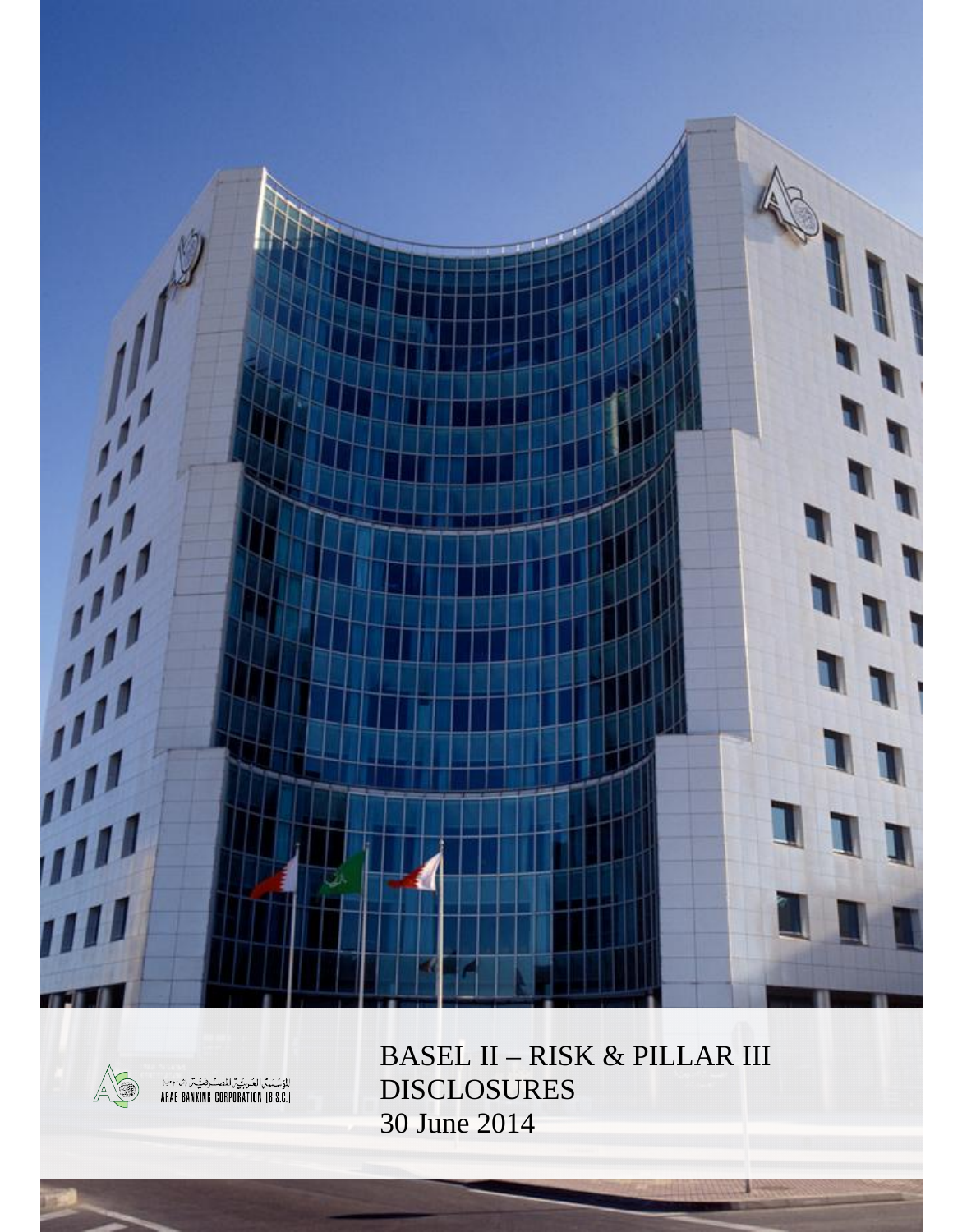### Table of contents

| 1. |      |                                                              |  |
|----|------|--------------------------------------------------------------|--|
| 2. |      |                                                              |  |
| 3. |      |                                                              |  |
| 4. |      |                                                              |  |
| 5. |      |                                                              |  |
|    | 5.1  |                                                              |  |
|    | 5.2  |                                                              |  |
|    | 5.3  |                                                              |  |
| 6. |      |                                                              |  |
|    | 6.1  |                                                              |  |
|    | 6.2  |                                                              |  |
|    | 6.3  |                                                              |  |
|    | 6.4  |                                                              |  |
|    | 6.5  |                                                              |  |
|    | 6.6  |                                                              |  |
|    | 6.7  |                                                              |  |
|    | 6.8  |                                                              |  |
|    | 6.9  |                                                              |  |
|    | 6.10 |                                                              |  |
|    | 6.11 |                                                              |  |
|    | 6.12 |                                                              |  |
|    | 6.13 |                                                              |  |
|    |      |                                                              |  |
|    | 6.15 |                                                              |  |
|    |      |                                                              |  |
| 7. |      |                                                              |  |
|    | 7.1  |                                                              |  |
|    | 7.2  |                                                              |  |
|    | 7.3  |                                                              |  |
|    | 7.4  |                                                              |  |
|    | 7.5  | Movement in specific and collective impairment provisions 39 |  |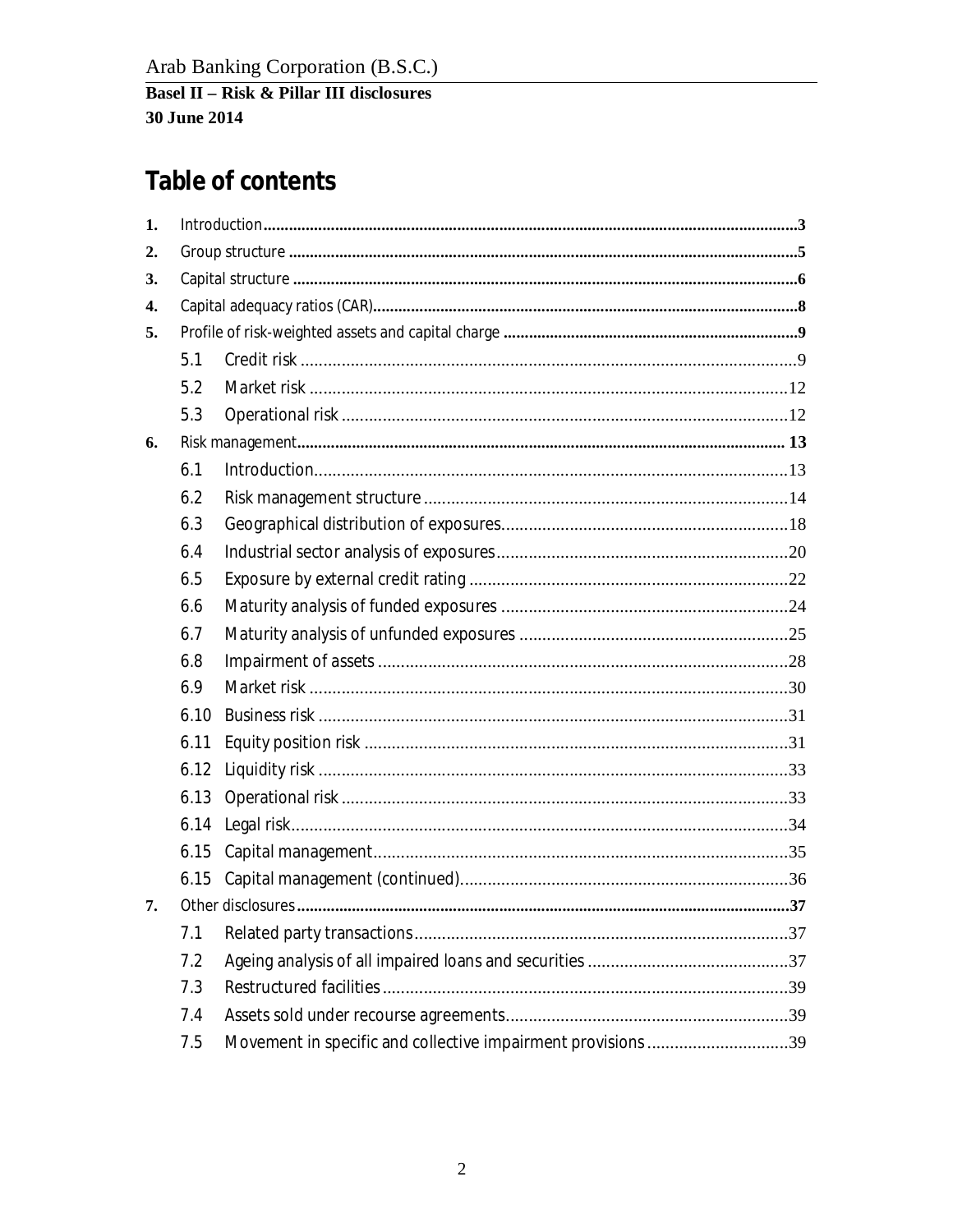# **1. Introduction**

The Central Bank of Bahrain [the CBB] requirements, which act as a common framework for the implementation of the Basel II Accord in the Kingdom of Bahrain, came into effect on 1 January 2008.

The Basel II Accord is built on three pillars:

- · **Pillar I** defines the regulatory minimum capital requirements by providing rules and regulations for measurement of credit risk, market risk and operational risk. The requirement of capital has to be covered by the bank's own regulatory funds.
- · **Pillar II** addresses a bank's internal processes for assessing overall capital adequacy in relation to risks (ICAAP). Pillar II also introduces the Supervisory Review and Evaluation Process (SREP), which assesses the internal capital adequacy.
- · **Pillar III** complements the other two pillars and focuses on enhanced transparency in information disclosure, covering risk and capital management, including capital adequacy.

In November 2007, the CBB issued directives on the Pillar III disclosures under the Basel II framework applicable to licensed banks in the Kingdom of Bahrain. These directives set out the enhanced disclosure requirements under Basel II framework. This document gathers together all the elements of the disclosure required under Pillar III and is organized as follows:

- Firstly, it gives an overview of the approach taken by Arab Banking Corporation (B.S.C.) [the Bank] and its subsidiaries [together "the Group"] to Pillar I and provides the profile of the risk weighted assets according to the "standard portfolio" as defined by the CBB.
- · Secondly, an overview of risk management practices and framework at the Bank is presented with specific emphasis on credit, market and operational risks and sets out the related monitoring processes and credit mitigation initiatives.
- · Finally, this document provides all other disclosures required under the Public Disclosure Module of the CBB.

The disclosures in this report are in addition to the interim condensed consolidated financial statements for the period ended 30 June 2014 prepared in accordance with International Accounting Standard 34 'Interim Financial Reporting'.

However, the credit risk exposures considered in this document differ from the credit risk exposures reported in the interim condensed consolidated financial statements due to the application of different methodologies under Basel II and International Financial Reporting Standards as follows:

· Under the Basel II framework, for credit-related contingent items, the nominal value is converted to an exposure through the application of a credit conversion factor [CCF]. The CCF is at 20%, 50% or 100% depending on the type of contingent item, and is used to convert off balance sheet notional amounts into an equivalent statement of financial position exposure. In the interim condensed consolidated financial statements, the nominal values of credit-related contingent items are considered off-statement of financial position.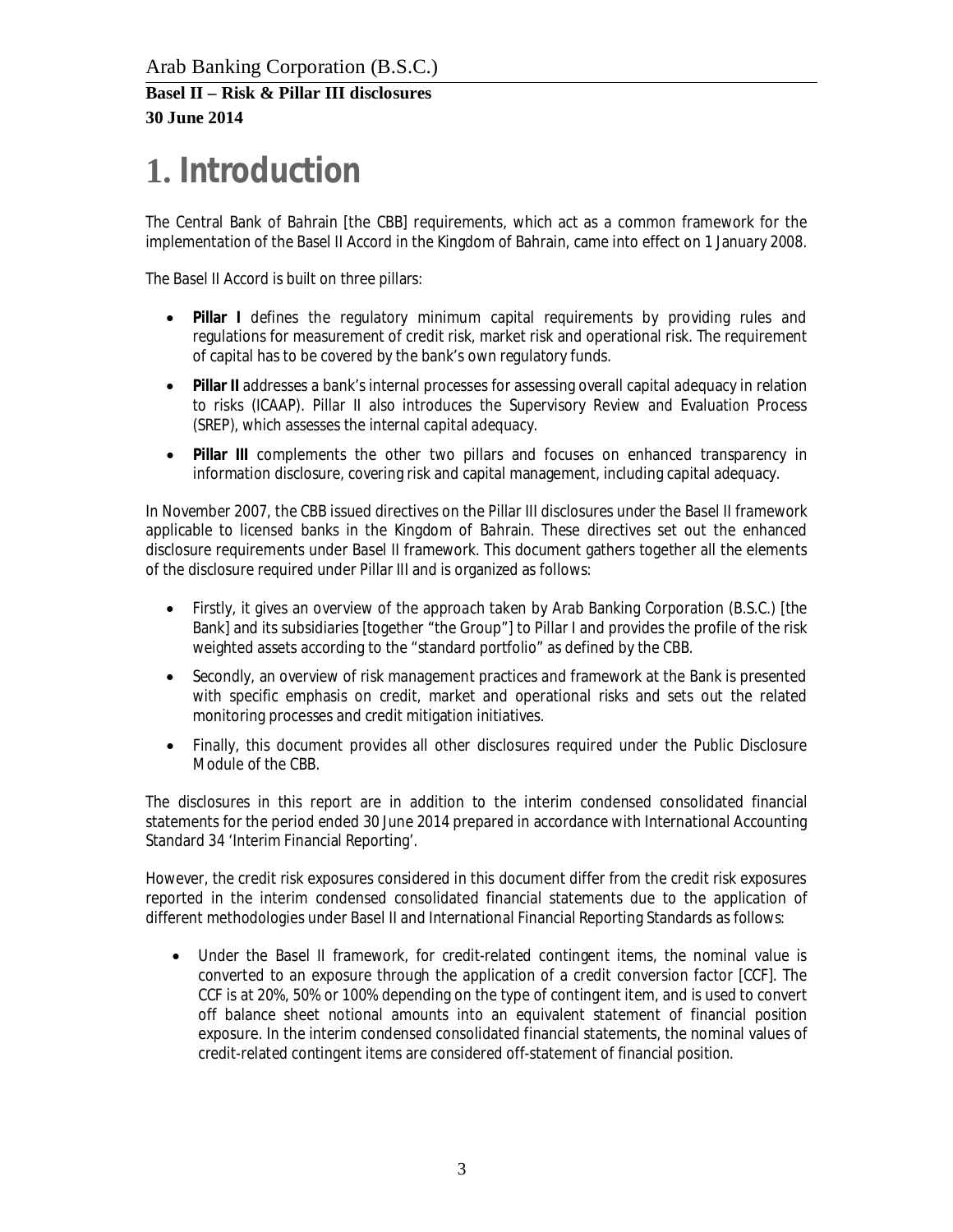# **1. Introduction (continued)**

- · Under this risk management section, the credit exposures are classified as per the 'Standard Portfolio' approach set out in the CBB's Basel II capital adequacy framework covering the 'Standardised Approach' for credit risk. In the case of guaranteed exposures, the exposures would normally be reported based on the guarantor. However, in the consolidated financial statements the assets are presented based on asset class (i.e. securities, loans and advances, etc.).
- · Eligible collateral is taken into consideration in arriving at the net exposure under the Basel II framework, whereas collateral is not netted in the interim condensed consolidated financial statements.
- · Securities in the non-trading securities portfolio are considered at cost under the Basel II framework, whereas they are considered at fair value in the interim condensed consolidated financial statements.
- · Under the Basel II framework, certain items are considered as a part of the regulatory capital base, whereas these items are netted off against assets in the interim condensed consolidated financial statements.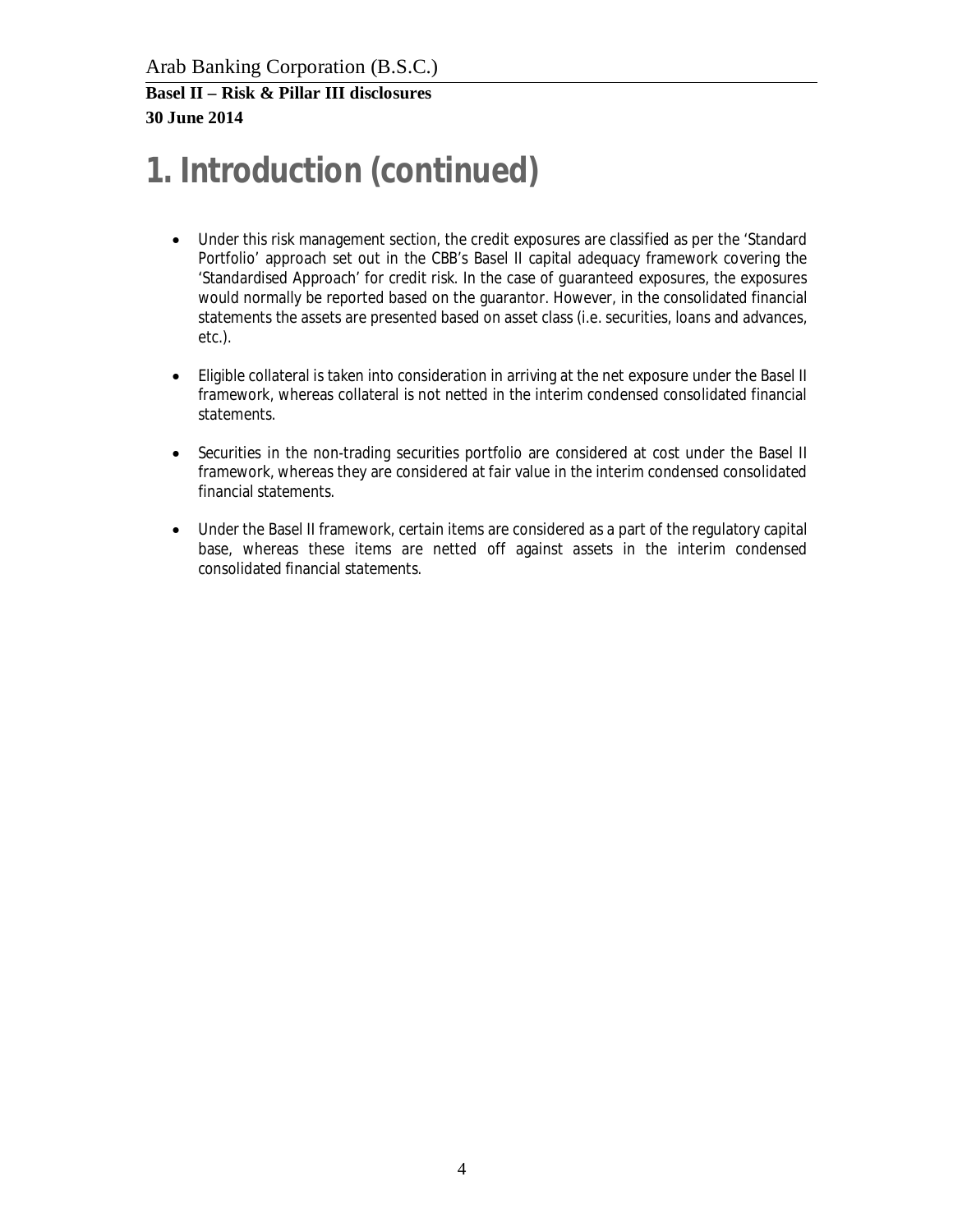## **2. Group structure**

The parent bank, Arab Banking Corporation (B.S.C.), was incorporated in 1980 in the Kingdom of Bahrain by an Amiri decree and operates under a conventional wholesale banking license issued by the CBB.

The financial statements and capital adequacy regulatory reports of the Bank and its subsidiaries have been prepared and consolidated on a consistent basis.

The principal subsidiaries as at 30 June 2014, all of which have 31 December as their year-end, are as follows:

|                                            | Country of<br>incorporation | Shareholding % of Arab<br><b>Banking Corporation</b><br>(B.S.C.) |
|--------------------------------------------|-----------------------------|------------------------------------------------------------------|
| ABC International Bank plc                 | <b>United Kingdom</b>       | 100.0                                                            |
| ABC Islamic Bank (E.C.)                    | Bahrain                     | 100.0                                                            |
| Arab Banking Corporation (ABC) - Jordan    | Jordan                      | 87.0                                                             |
| Banco ABC Brasil S.A.                      | Brazil                      | 59.8                                                             |
| ABC Algeria                                | Algeria                     | 87.6                                                             |
| Arab Banking Corporation - Egypt [S.A.E.]  | Egypt                       | 99.6                                                             |
| <b>ABC Tunisie</b>                         | Tunisia                     | 100.0                                                            |
| Arab Financial Services Company B.S.C. (c) | Bahrain                     | 54.6                                                             |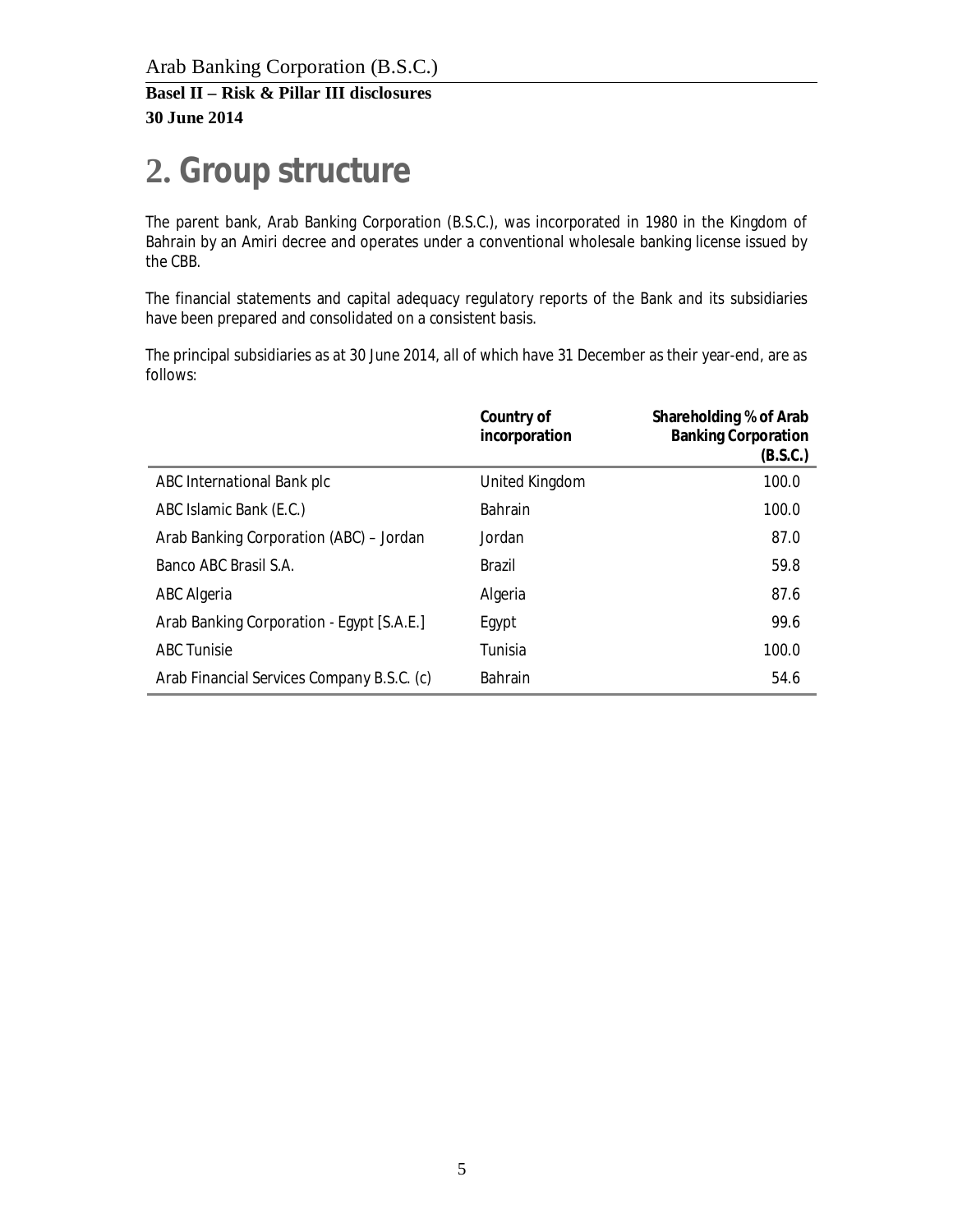# **3. Capital structure**

The Group's capital base comprises (a) Tier 1 capital which includes share capital, reserves, retained earnings and non-controlling interests, and (b) Tier 2 capital which consists of the subordinated term debt, collective impairment provisions, profit for the period and equity revaluation reserves.

The issued and paid-up share capital of the Bank is \$3,110 million at  $30<sup>th</sup>$  June 2014, comprising 3,110 million shares of \$1 each.

During the year ended 31 December 2007, the subordinated term debt, amounting to \$500 million, was raised under its \$2,500 million Euro Medium Term Deposit Note Programme, and represents unsecured obligations of the Group, and is subordinated in the right of payment to the claims of all depositors and creditors of the Group. These are issued for 10 years with a call option which can only be exercised after five years. The bank had repurchased a portion of the debt in the previous years. The inclusion of the subordinated term debt in the Tier 2 capital base, and the subsequent repurchases, has been approved by the CBB.

During the year ended 31 December 2012, a subsidiary of the Bank raised subordinated debt of a nominal amount of US\$ 100 million adding to the already existing subordinated debt borrowed in 2010 amounting to US\$ 300 million. These are issued for ten years without an investor put option.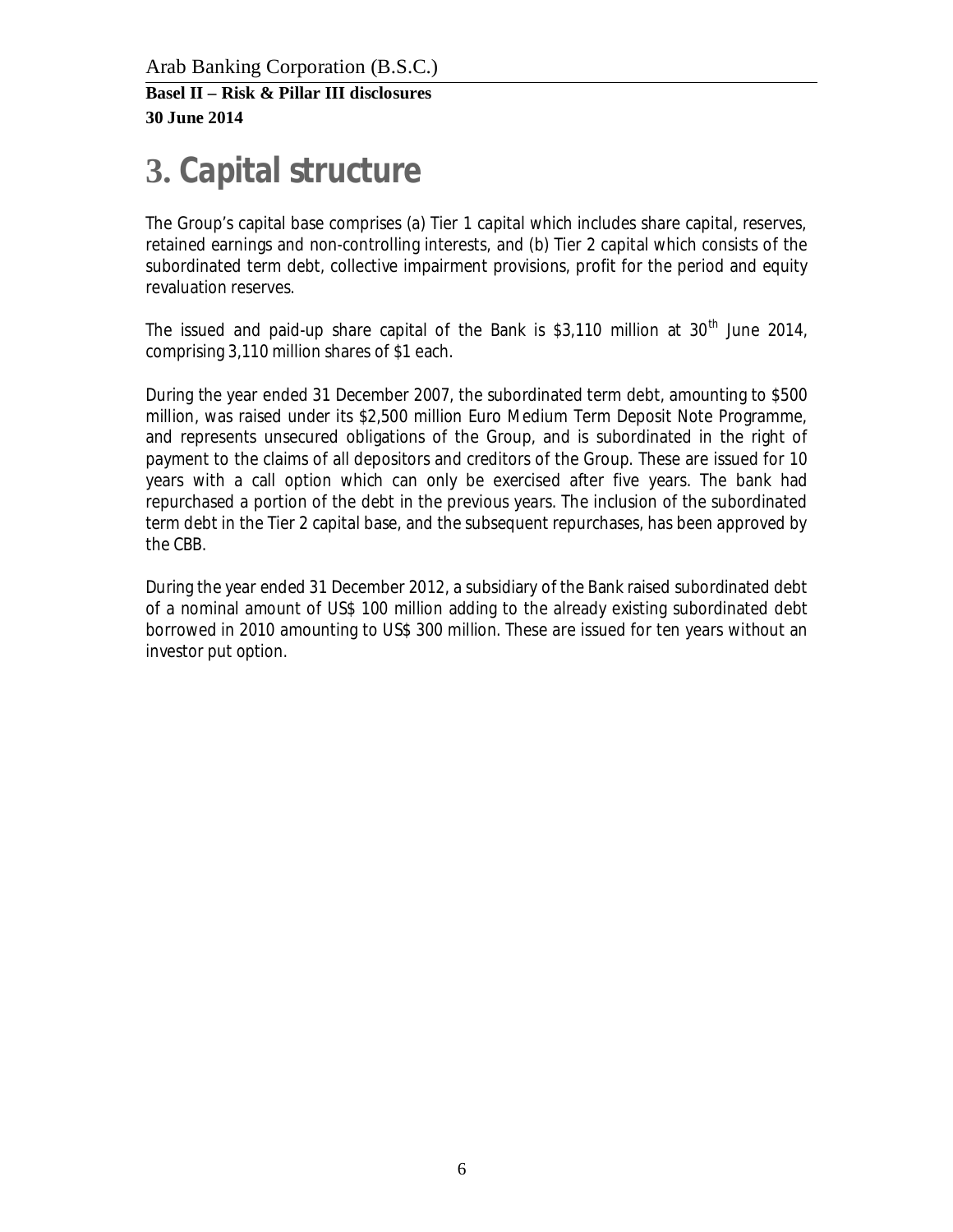# **3. Capital structure (continued)**

The Group's capital base of \$5,147 million comprises Tier 1 capital of \$4,299 million and Tier 2 capital of \$848 million as detailed below:

**Breakdown of Capital Base**

| US\$ million                                                      | Tier 1 | Tier 2 | Total |
|-------------------------------------------------------------------|--------|--------|-------|
| Share capital                                                     | 3,110  | ۰      | 3,110 |
| Statutory reserve                                                 | 400    |        | 400   |
| General reserve                                                   | 100    |        | 100   |
| Retained earnings brought forward                                 | 432    |        | 432   |
| Profit for the period                                             |        | 137    | 137   |
| Minority interest in consolidated subsidiaries                    | 460    |        | 460   |
| Foreign currency translation adjustment                           | (189)  |        | (189) |
| Unrealized losses from fair value of equity securities            |        |        |       |
| Unrealized gains from fair value of equity securities             |        |        |       |
| Collective impairment provisions                                  |        | 182    | 182   |
| Subordinated term debt                                            |        | 542    | 542   |
| Tier 1 and Tier 2 capital before deductions                       | 4.313  | 862    | 5,175 |
| Significant minority investments in banking, securities and other | (12)   | (12)   | (24)  |
| financial entities                                                |        |        |       |
| Other deductions – Unamortized IT costs                           | (2)    | (2)    | (4)   |
| Tier 1 and Tier 2 capital base                                    | 4,299  | 848    | 5,147 |
|                                                                   |        |        |       |

**Risk weighted assets (RWA)**

| Credit risk                | 21,558 |
|----------------------------|--------|
| Market risk                | 1,644  |
| Operational risk           | 1,619  |
| Total Risk Weighted assets | 24,821 |
| Tier 1 ratio               | 17.3%  |
| Capital adequacy ratio     | 20.7%  |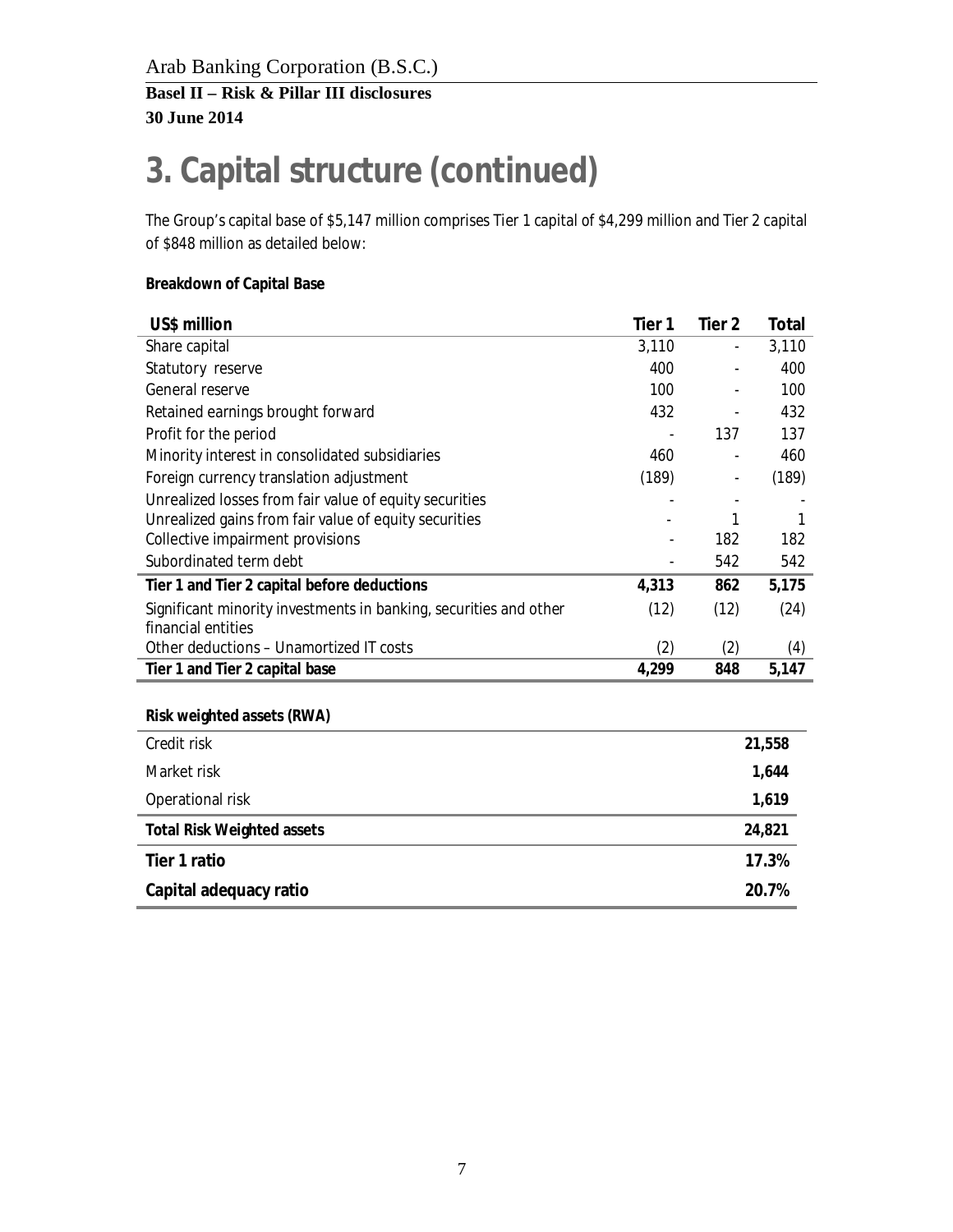# **4. Capital adequacy ratios (CAR)**

The objective of capital management at the Group is to ensure the efficient use of capital in relation to business requirements and growth, risk profile, and shareholders' returns and expectations.

The Group manages its capital structure, and makes adjustments to it, in the light of changes in economic conditions and the risk characteristics of its activities. In order to maintain or adjust the capital structure, the Group may issue capital/Tier 2 securities or adjust the amount of dividend payments to shareholders. No changes have been made in the objectives, policies and processes from the previous year.

Management expects the change to capital structure implemented in 2010 to have a positive impact on the earnings of the Group. The determination to pay dividends on an on-going basis and the amount thereof will depend upon, among other things, the Group's earnings, its dividend policy, the requirement to set aside minimum statutory reserves, capital requirements to support the growth (organic and inorganic), regulatory capital requirements, approval from the CBB and applicable requirements under Bahrain Commercial Companies Law, as well as other factors that the Board of Directors and the shareholders may deem relevant.

The Group's total capital adequacy ratio as at 30th June 2014 was 20.7% compared with the minimum regulatory requirement of 12%. The Tier 1 ratio was 17.3% for the Group. The Group ensures adherence to the CBB's requirements by monitoring its capital adequacy against higher internal limits.

Each banking subsidiary in the Group is directly regulated by its local banking supervisor, which sets and monitors local capital adequacy requirements. ABC ensures that each subsidiary maintains sufficient capital levels for legal and regulatory compliance purposes. There have been no instances of deficiencies in the banking subsidiaries' local capital adequacy requirements.

The Tier 1 and total capital adequacy ratio of the significant banking subsidiaries (those whose regulatory capital amounts to over 5% of the Group's consolidated regulatory capital) under the local regulations were as follows:

| Subsidiaries (over 5% of Group regulatory capital) | Tier 1 ratio | CAR (total) |
|----------------------------------------------------|--------------|-------------|
| ABC Islamic Bank (E.C.)                            | 23.2%        | 23.9%       |
| ABC International Bank Plc*                        | 17.8%        | 18.3%       |
| Banco ABC Brasil S.A.*                             | 10.5%        | 14.0%       |

\* CAR has been computed after mandatory deductions from the total of Tier 1 and Tier 2 capital.

Other than restrictions over transfers to ensure minimum regulatory capital requirements at the local level, management believes that there are no impediments on the transfer of funds or reallocation of regulatory capital within the Group.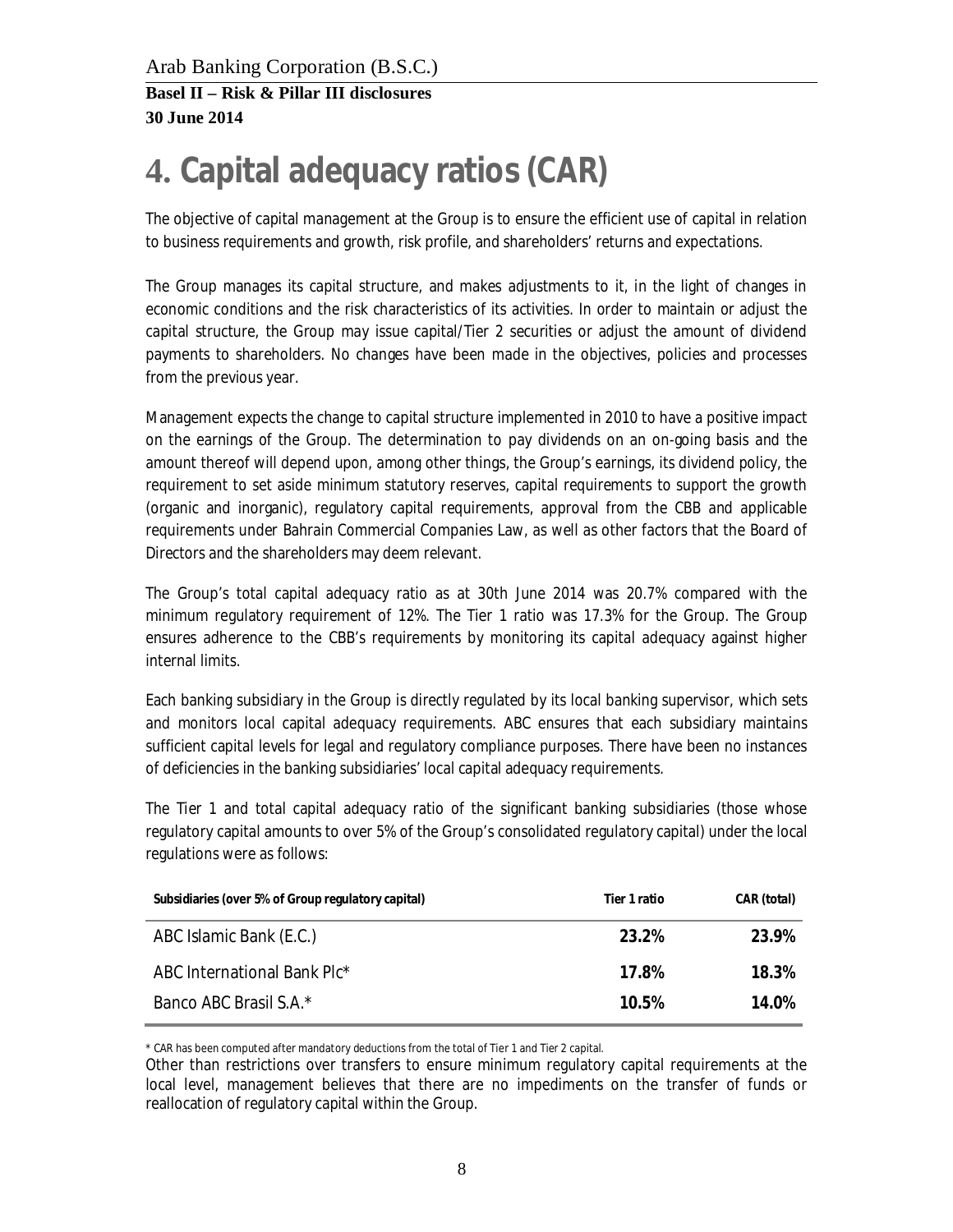# **5. Profile of risk-weighted assets and capital charge**

The Group has adopted the standardised approach for credit risk, market risk and operational risk for regulatory reporting purposes. The Group's risk-weighted capital requirements for credit, market and operational risks are given below:

#### **5.1 Credit risk**

#### **a) Definition of exposure classes per Standard Portfolio**

The Group has a diversified funded and unfunded credit portfolio. The exposures are classified as per the Standard Portfolio approach under the CBB's Basel II Capital Adequacy Framework, covering the Standardised Approach for credit risk.

The descriptions of the counterparty classes, along with the risk weights to be used to derive the risk-weighted assets, are as follows:

**i. Claims on sovereigns**

These pertain to exposures to governments and their central banks. Claims on Bahrain and other GCC sovereigns are risk-weighted at 0%. Claims on all other sovereigns are given a risk weighting of 0% where such claims are denominated and funded in the relevant domestic currency of that sovereign. Claims on sovereigns, other than those mentioned above, are riskweighted based on their credit ratings.

**ii. Claims on public sector entities (PSEs)**

Listed Bahrain PSEs are assigned a 0% risk weighting. Other sovereign PSEs, where claims are denominated in the relevant domestic currency and for which the local regulator has assigned a risk weighting of 0%, are assigned a 0% risk weighting by the CBB. PSEs other than those mentioned above are risk-weighted based on their credit ratings.

**iii. Claims on multilateral development banks (MDBs)**

All MDBs are risk-weighted in accordance with the banks' credit ratings, except for those members listed in the World Bank Group, which are risk-weighted at 0%.

**iv. Claims on banks**

Claims on banks are risk-weighted based on the ratings assigned to them by external rating agencies. However, short-term claims on locally-incorporated banks are assigned a risk weighting of 20% where such claims on the banks are of original maturities of three months or less, and are denominated and funded in either Bahraini Dinars or US Dollars.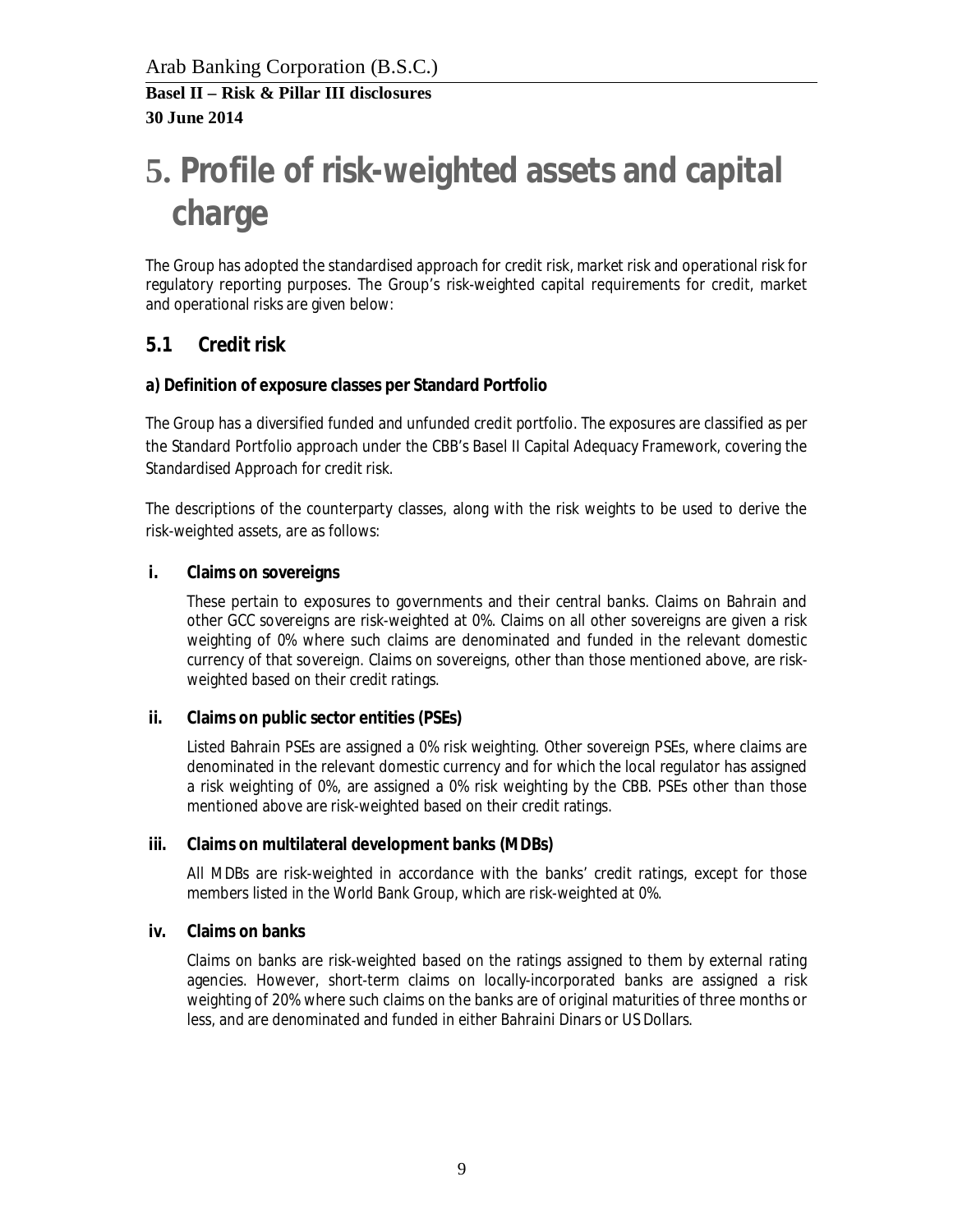# **5. Profile of risk-weighted assets and capital charge (continued)**

#### **5.1 Credit risk (continued)**

#### **iv. Claims on banks (continued)**

Preferential risk weights that are one category more favorable than the standard risk weighting are assigned to claims on foreign banks licensed in Bahrain, with original maturities of three months or less and denominated and funded in the relevant domestic currency. Such preferential risk weights for short-term claims on banks licensed in other jurisdictions are allowed only if the relevant supervisor also allows this preferential risk weighting to shortterm claims on its banks.

No claim on an unrated bank would receive a risk weight lower than that applied to claims on its sovereign of incorporation.

Investments in the subordinated debt of banking, securities and financial entities are riskweighted at a minimum risk weight of 100% for listed entities or 150% for unlisted entities, unless such investments exceed 20% of the eligible capital of the investee entity, in which case they are deducted from the Group's capital.

#### **v. Claims on the corporate portfolio**

Claims on the corporate portfolio are risk-weighted based on credit ratings. Risk weightings for unrated corporate claims are assigned at 100%.

#### **vi. Claims on regulatory retail exposures**

Retail claims that are included in the regulatory retail portfolio are assigned risk weights of 75% (except for past due loans), provided they meet the criteria stipulated in the CBB's Rule Book.

#### **vii. Past due loans**

The unsecured portion of any loan (other than a qualifying residential mortgage loan) that is past due for more than 90 days, net of specific provisions (including partial write-offs), is riskweighted as follows:

- § 150% risk weighting when specific provisions are less than 20% of the outstanding amount of the loan; and
- § 100% risk weighting when specific provisions are greater than 20% of the outstanding amount of the loan.

#### **viii. Residential retail portfolio**

Lending fully secured by first mortgages on residential property that is or will be occupied by the borrower, or that is leased, is risk-weighted at 75%. However, where foreclosure or repossession with respect of a claim can be justified, the risk weighting is 35%.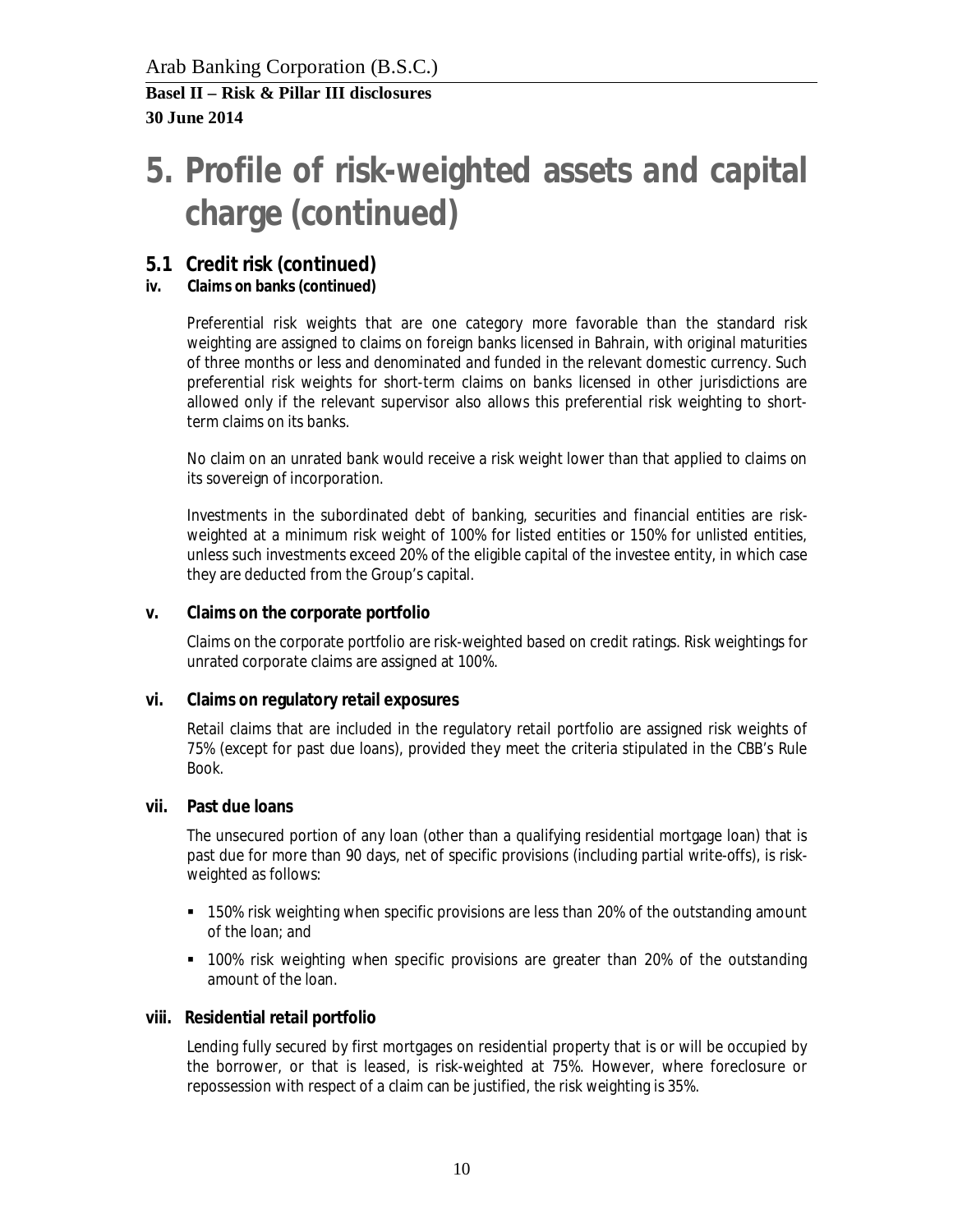# **5. Profile of risk-weighted assets and capital charge (continued)**

- **5.1 Credit risk (continued)**
- **ix. Equity portfolios**

Investments in listed equities are risk weighted at 100% while those in unlisted equities are risk weighted at 150%.

**x. Other exposures**

These are risk weighted at 100%.

#### **b) Credit exposure and risk weighted assets**

| US\$ million                                | Grosscredit<br>exposure | Funded<br>exposure | <b>Unfunded</b><br>exposure | Cashcollateral | Eligibleguarantees | Risk-weighted<br>assets | Capitalcharge |
|---------------------------------------------|-------------------------|--------------------|-----------------------------|----------------|--------------------|-------------------------|---------------|
| Cash                                        | 56                      | 56                 |                             |                |                    | $\overline{2}$          |               |
| Claims on sovereigns*                       | 4,230                   | 3,908              | 322                         |                | 15                 | 539                     | 65            |
| Claims on public<br>sector entities **      | 2,422                   | 2,211              | 211                         | 60             | 16                 | 2,141                   | 257           |
| Claims on multilateral<br>development banks | 285                     | 284                | 1                           |                |                    | 24                      | 3             |
| Claims on banks                             | 11,197                  | 9,171              | 2,026                       | 275            | 371                | 5,277                   | 633           |
| Claims on corporate<br>portfolio            | 13,633                  | 11,233             | 2,400                       | 333            | 56                 | 12,874                  | 1,545         |
| Regulatory retail<br>portfolio              | 136                     | 135                | 1                           |                |                    | 102                     | 12            |
| Past due loans                              | 64                      | 64                 |                             | 1              |                    | 64                      | 8             |
| Residential retail<br>portfolio             | 141                     | 141                |                             | 7              |                    | 136                     | 16            |
| Equity portfolios                           | 35                      | 35                 |                             |                |                    | 45                      | 5             |
| Other exposures                             | 354                     | 348                | 6                           |                |                    | 354                     | 43            |
|                                             | 32,553                  | 27,586             | 4,967                       | 676            | 458                | 21,558                  | 2,587         |

\* Includes Ginnie Mae & Small Business Administration Pools

\*\* Includes exposures to Collateralized Mortgage Obligations (CMOs) of Freddie Mac and Fannie Mae, both of which are deemed to be Government Sponsored Enterprises (GSE).

Monthly average gross exposures and the risk-weighted assets for six-month period in 2014 were US\$ 32,849 million and US\$ 21,891 million respectively.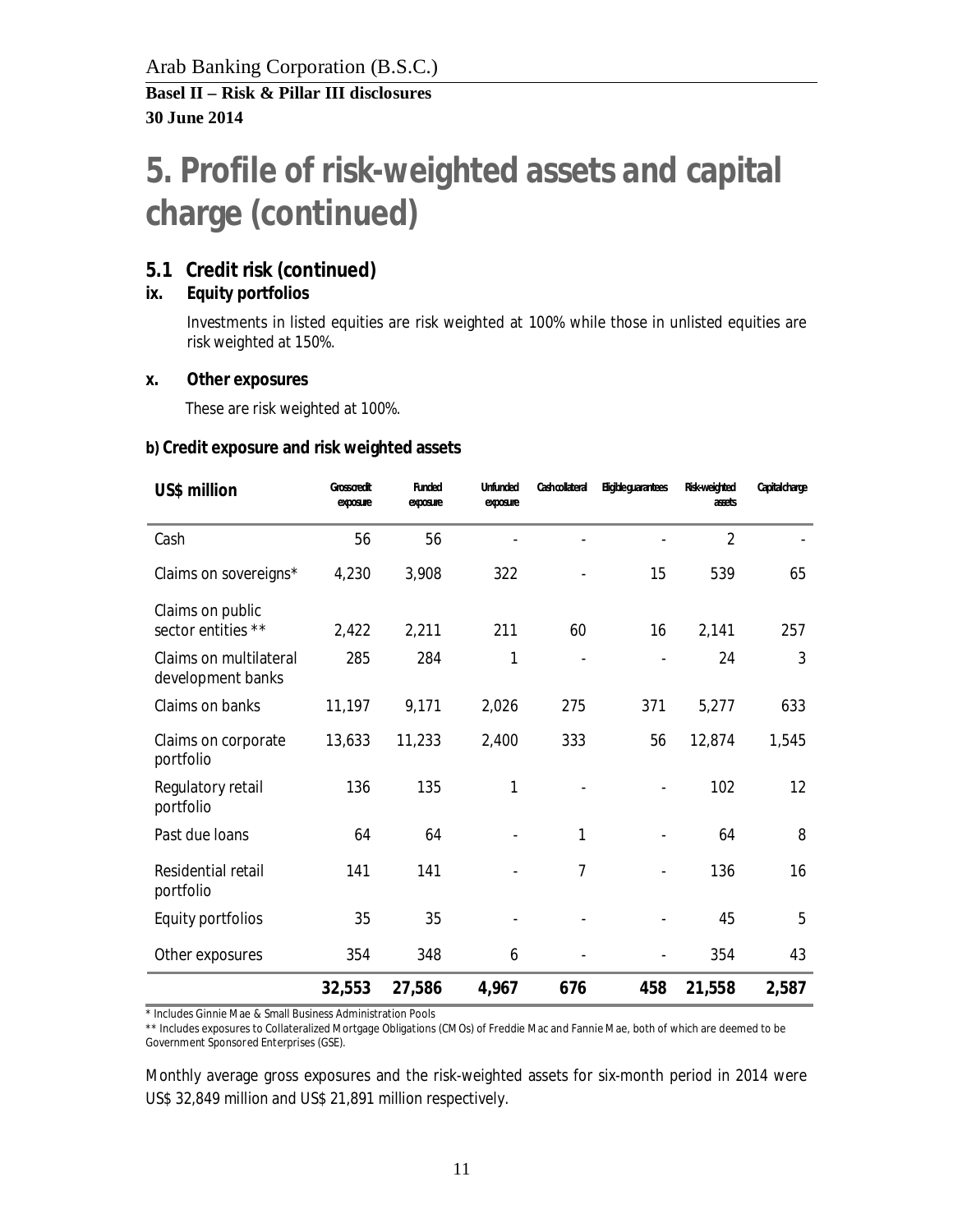# **5. Profile of risk-weighted assets and capital charge (continued)**

#### **5.2 Market risk**

In line with the 'Standardised Approach' to calculating market risk, the capital charge for market risk is as follows:

| US\$ million                  | RWA   | Period end<br>Capital<br>Charge | Capital<br>$charge -$<br>Minimum <sup>*</sup> | Capital<br>$charge -$<br>Maximum <sup>*</sup> |
|-------------------------------|-------|---------------------------------|-----------------------------------------------|-----------------------------------------------|
| Interest rate risk            | 449   | 53                              | 47                                            | 59                                            |
| - Specific interest rate risk | 94    | 11                              | 5                                             | 11                                            |
| - General interest rate risk  | 355   | 42                              | 42                                            | 48                                            |
| Equity position risk          | 7     |                                 |                                               |                                               |
| Foreign exchange risk         | 1,188 | 143                             | 124                                           | 175                                           |
| Options risk                  |       |                                 |                                               |                                               |
| Total market risk             | 1,644 | 197                             | 171                                           | 235                                           |

\* The information in these columns shows the minimum and maximum capital charge of each of the market risk categories during the period ended 30 June 2014.

### **5.3 Operational risk**

In accordance with the Standardised Approach, as at 30 June 2014, the total capital charge in respect of operational risk was US\$ 194 million, equivalent to risk weighted assets of US\$ 1,619 million. This capital charge was computed by splitting the Group's activities into eight business lines (as defined by the Basel II framework) and multiplying each business line's three-year average gross income by a pre-defined beta factor.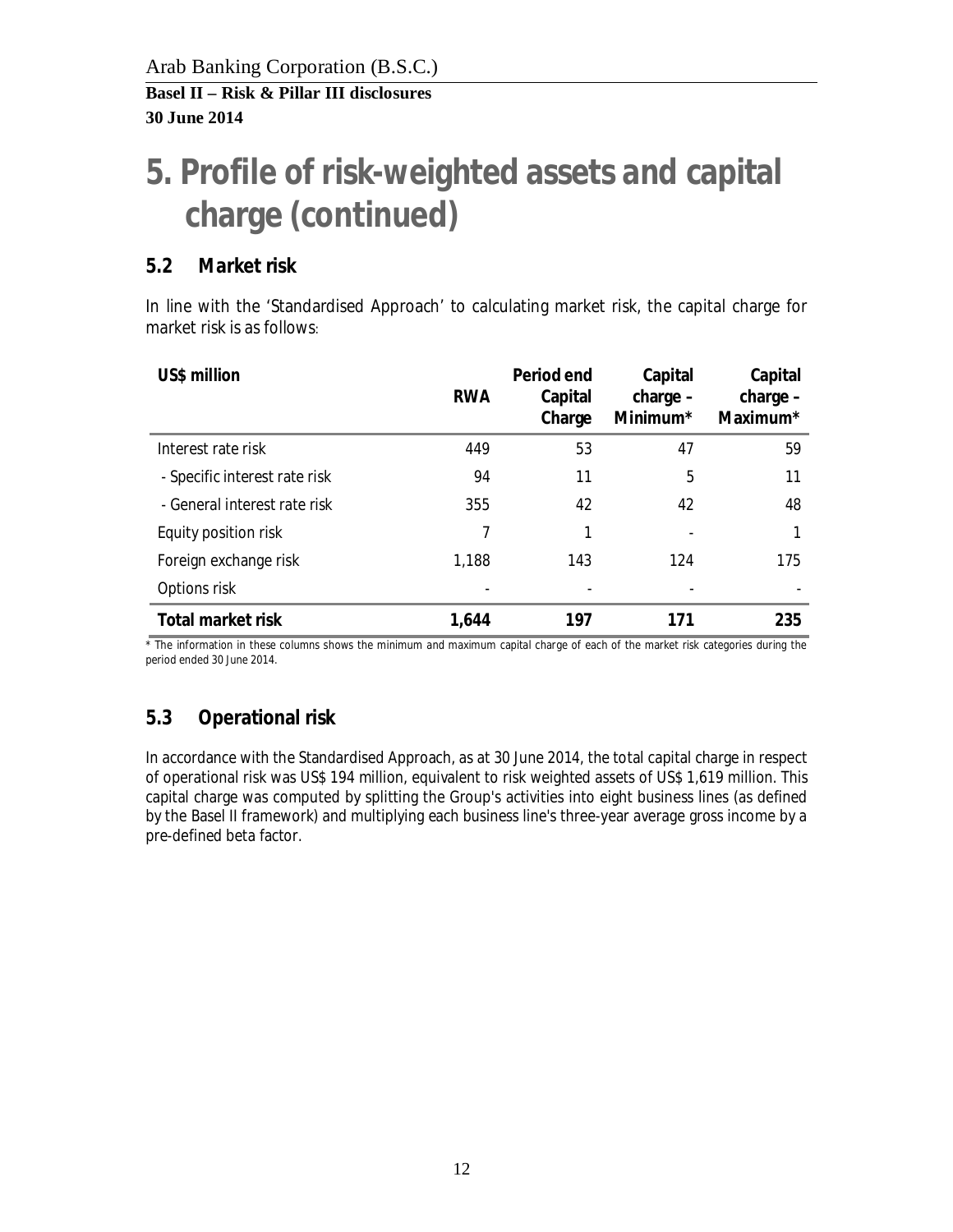# **6. Risk management**

### **6.1 Introduction**

Risk is inherent in the Group's activities and is managed through a process of on-going identification, measurement and monitoring, subject to risk limits and other controls. The Group is exposed to credit, market, liquidity, interest rate, operational, legal and strategic risks, as well as other forms of risk inherent in its financial operations.

Over the last few years, the Group has invested heavily in developing a comprehensive and robust risk management infrastructure. This includes credit, market and operational risk identification processes; risk measurement models and rating systems; and a strong business process to monitor and control these risks. Figure 1 outlines the various congruous stages of the risk process.

**Figure 1:**



The Board Risk Committee (BRC) sets the Group's Risk Strategy/Appetite and Policy Guidelines. Executive management is responsible for their implementation.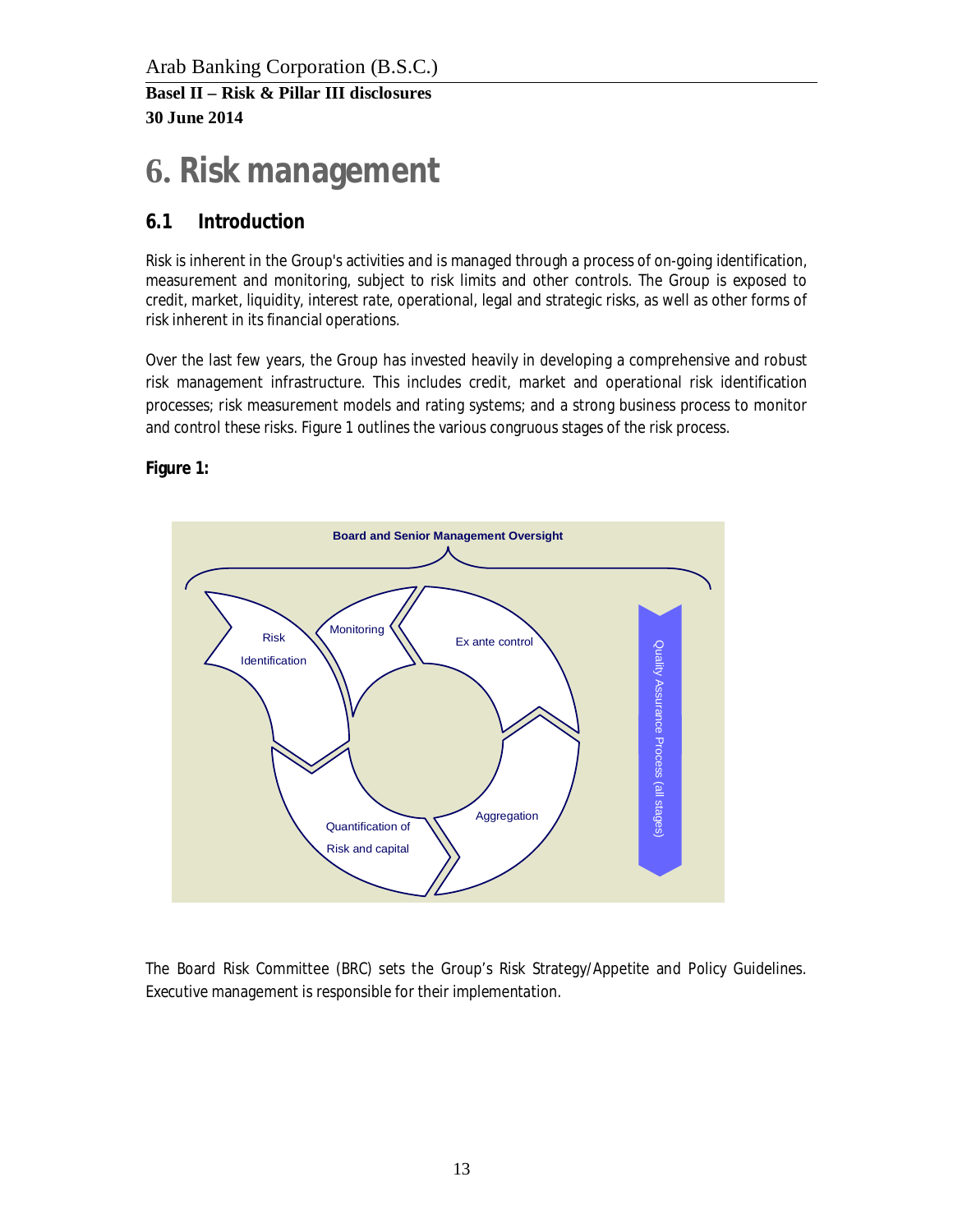Arab Banking Corporation (B.S.C.)

**Basel II – Risk & Pillar III disclosures 30 June 2014**

## **6. Risk management (continued)**

### **6.2 Risk management structure**

**Figure 2:**



Within the broader governance infrastructure, the Board Committees carry the main responsibility for best practice management and risk oversight. At this level, the BRC oversees the definition of risk/reward guidelines, risk appetite, risk tolerance standards and risk process standards. The BRC also takes responsibility for coordinating with other Board Committees in monitoring compliance with the requirements of the regulatory authorities in the various countries in which the Group operates.

The **Head Office Credit Committee (HOCC)** is responsible for credit decisions at the higher levels of the Group's wholesale and retail lending portfolios, setting country and other high-level Group limits, dealing with impaired assets, provisioning and general credit policy matters.

The **Group Asset and Liability Committee (ALCO)** is responsible for defining long-term strategic plans and policy, as well as short-term tactical initiatives for prudently directing asset and liability allocation. ALCO monitors the Group's liquidity and market risks, and the Group's risk profile, in the context of economic developments and market fluctuations.

The Group **Operational Risk Management Committee (ORCO)** is responsible for defining long-term strategic plans and short-term tactical initiatives for the identification, prudent management,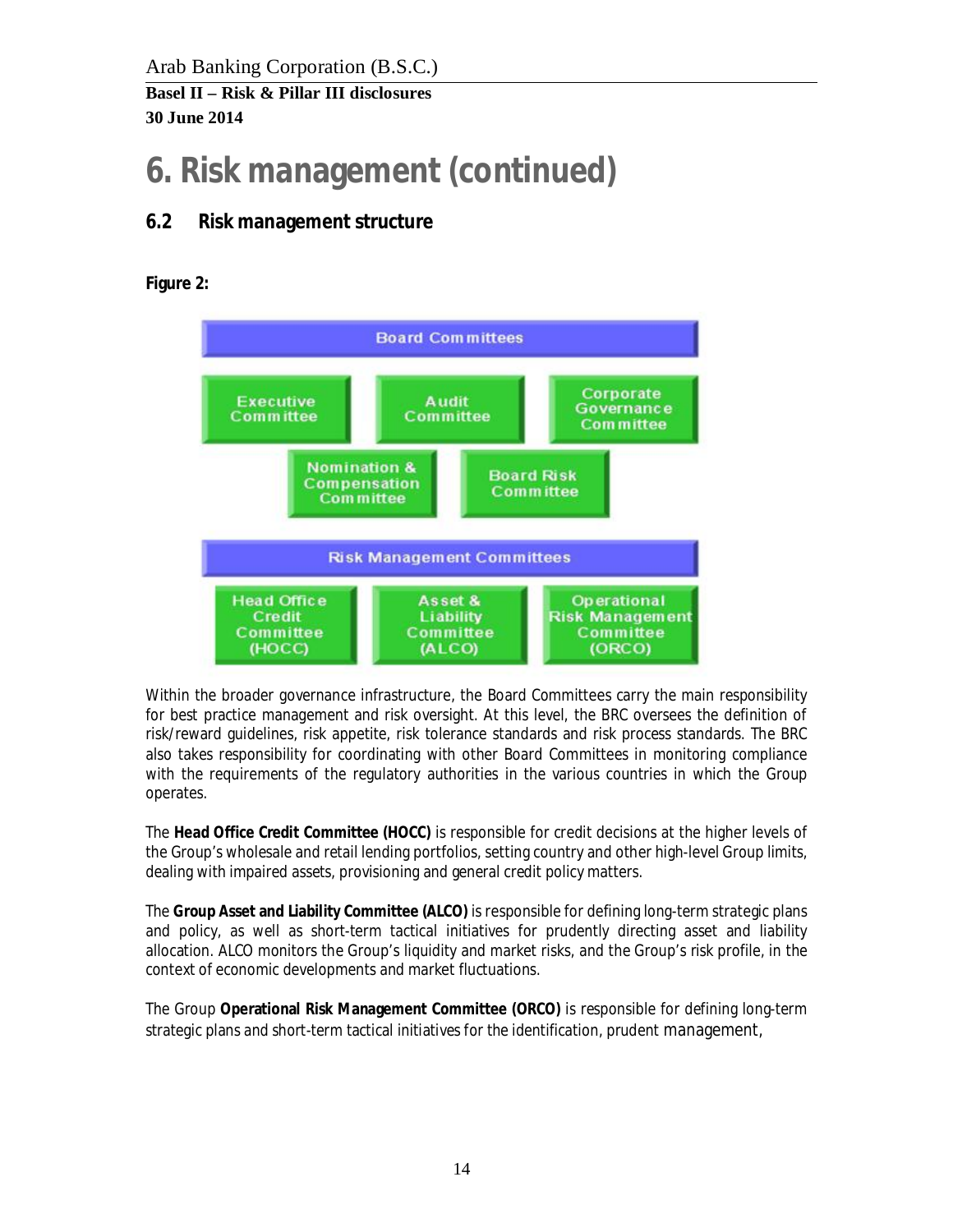# **6. Risk management (continued)**

### **6.2 Risk management structure (continued)**

control and measurement of the Group's exposure to operational and other non-financial risks. ORCO frames policy and oversees the operational risk function.

The **Credit & Risk Group (CRG)** is responsible for centralised credit policy and procedure formulation, country risk and counterparty analysis, approval/review and exposure reporting, control and riskrelated regulatory compliance, remedial loans management and the provision of analytical resources to senior management. Additionally, it identifies market and operational risks arising from the Group's activities, recommending to the relevant central committees appropriate policies and procedures for managing exposure.

The Group's subsidiaries are responsible for managing their own risks, which they do through local equivalents of the head office committees described above.

Under the single obligor regulations of the CBB and other host regulators, the CRG and its local equivalents have to obtain approval for any planned exposures above specific thresholds to single counterparties, or groups of connected counterparties.

#### **Credit Risk**

The Group's portfolio and credit exposures are managed in accordance with the Group Credit Policy, which applies Group-wide qualitative and quantitative guidelines, with particular emphasis on avoiding undue concentrations or aggregations of risk. The Group's banking subsidiaries are governed by specific credit policies that are aligned with the Group Credit Policy, but may be adapted to suit local regulatory requirements as well as individual units' product and sectoral needs.

The first level of protection against undue credit risk is through the Group's counterparty, country, industry and other risk threshold limits, together with customer and customer group credit limits. The BRC and the HOCC sets these limits and allocates them between the Group and its banking subsidiaries. A tiered hierarchy of delegated approval authorities, based on the risk rating of the customer under the Group's internal credit rating system, controls credit exposure to individual customers or customer groups.

Credit limits are prudent, and the Group uses standard mitigation and credit control technologies.

The Group employs a Risk-Adjusted Return on Capital (RAROC) measure to evaluate risk/reward at the transaction approval stage. This is aggregated for each business segment and business unit, and for the Group as a whole. It is upgraded when appropriate.

Business unit account officers are responsible for day-to-day management of existing credit exposures, and for periodic review of the client and associated risks, within the framework developed and maintained by the CRG. Group Audit, meanwhile, carries out separate risk asset reviews of business units, to provide an independent opinion on the quality of their credit exposures, and adherence to credit policies and procedures. These measures, collectively, constitute the main lines of defence against undue risk for the Group.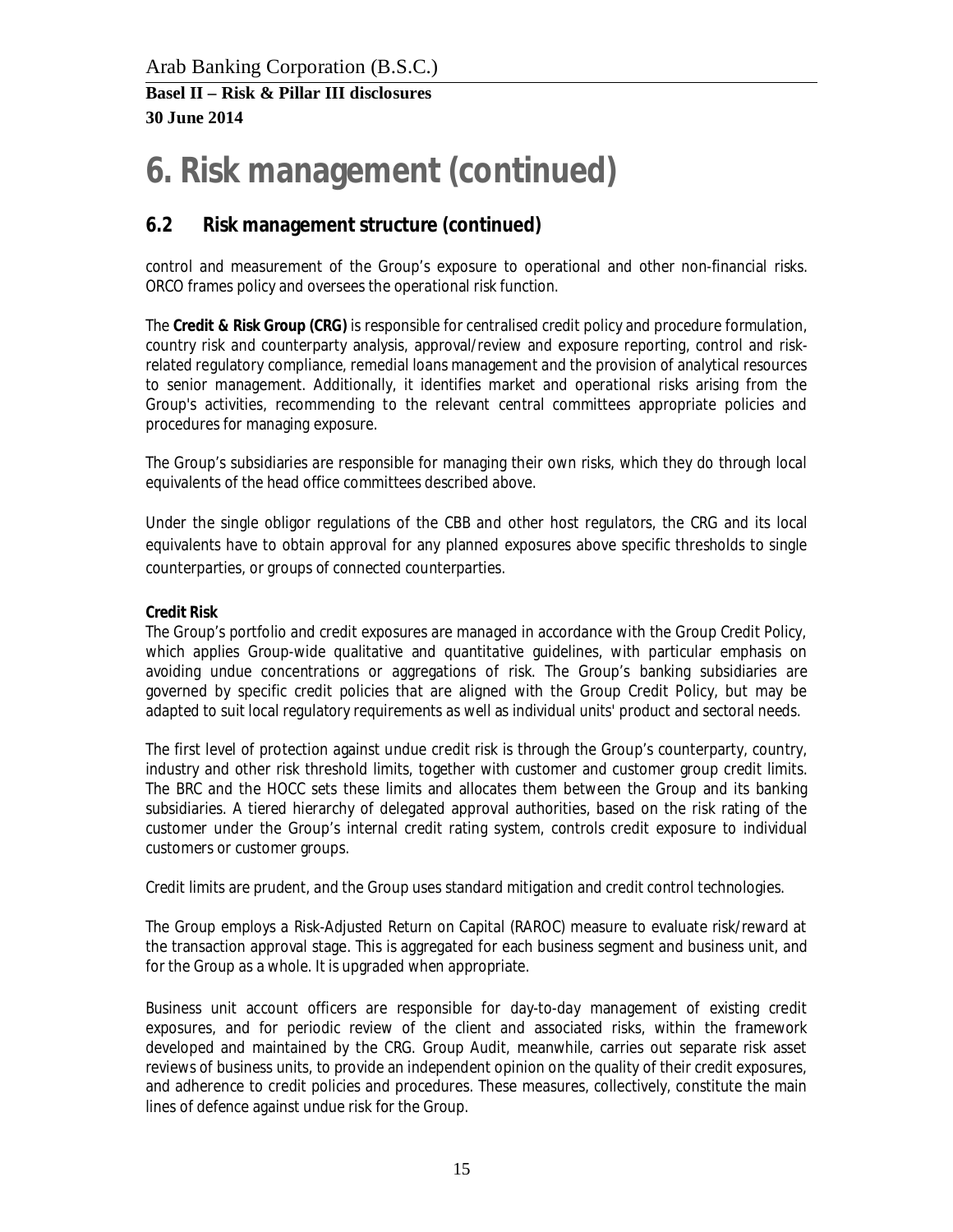# **6. Risk management (continued)**

### **6.2 Risk management structure (continued)**

#### **Credit Risk (continued)**

Business unit account officers are responsible for day-to-day management of existing credit exposures, and for periodic review of the client and associated risks, within the framework developed and maintained by the CRG. Group Audit, meanwhile, carries out separate risk asset reviews of business units, to provide an independent opinion on the quality of their credit exposures, and adherence to credit policies and procedures. These measures, collectively, constitute the main lines of defence against undue risk for the Group.

ABC remains committed to developing the credit skills of all its staff involved in the credit process within the bank. To this end, a fresh training initiative was launched as a means of both enhancing and unifying credit standards across the Group. The new initiative, entitled Credit Culture Transformation or "CCT@ABC", harnesses the expertise of Moody's Analytics to deliver a broad bespoke training programme, ranging from corporate analysis through to the structuring skills required to preserve the quality of the bank's asset book. It is intended that further topics will be added to the training programme as it is developed over the next 2-3 years.

The Group's retail lending is managed under a framework that carefully considers the whole credit cycle. The framework is in line with the industry best practice, meets regulatory requirements and documents all transactions. One of the framework's key objectives is to safeguard the overall integrity of the portfolios and to ensure that there is a balance between risk and reward, while facilitating high-quality business growth and encouraging innovation. Retail lending is offered under product programs which are approved through a robust product approval process and governed by specific risk policies.

Credit exposures that have significantly deteriorated are segregated and supervised more actively by the CRG's Remedial Loans Unit (RLU). Subject to minimum loan loss provision levels mandated under the Group Credit Policy, specific provisions in respect of impaired assets are based on estimated potential losses, through a quarterly portfolio review and adequacy of provisioning exercise, which complies with IAS 39 reporting. A collective impairment provision is also maintained to cover unidentified possible future losses.

As at 30 June 2014, the Group's exposures in excess of 15% obligor limits to individual counterparties were as shown below:

|                | On balance | Off balance | Total    |
|----------------|------------|-------------|----------|
|                | sheet      | sheet       | exposure |
| US\$ million   | exposure   | exposure    |          |
| Counterparty A |            | 1.537       | 1,537    |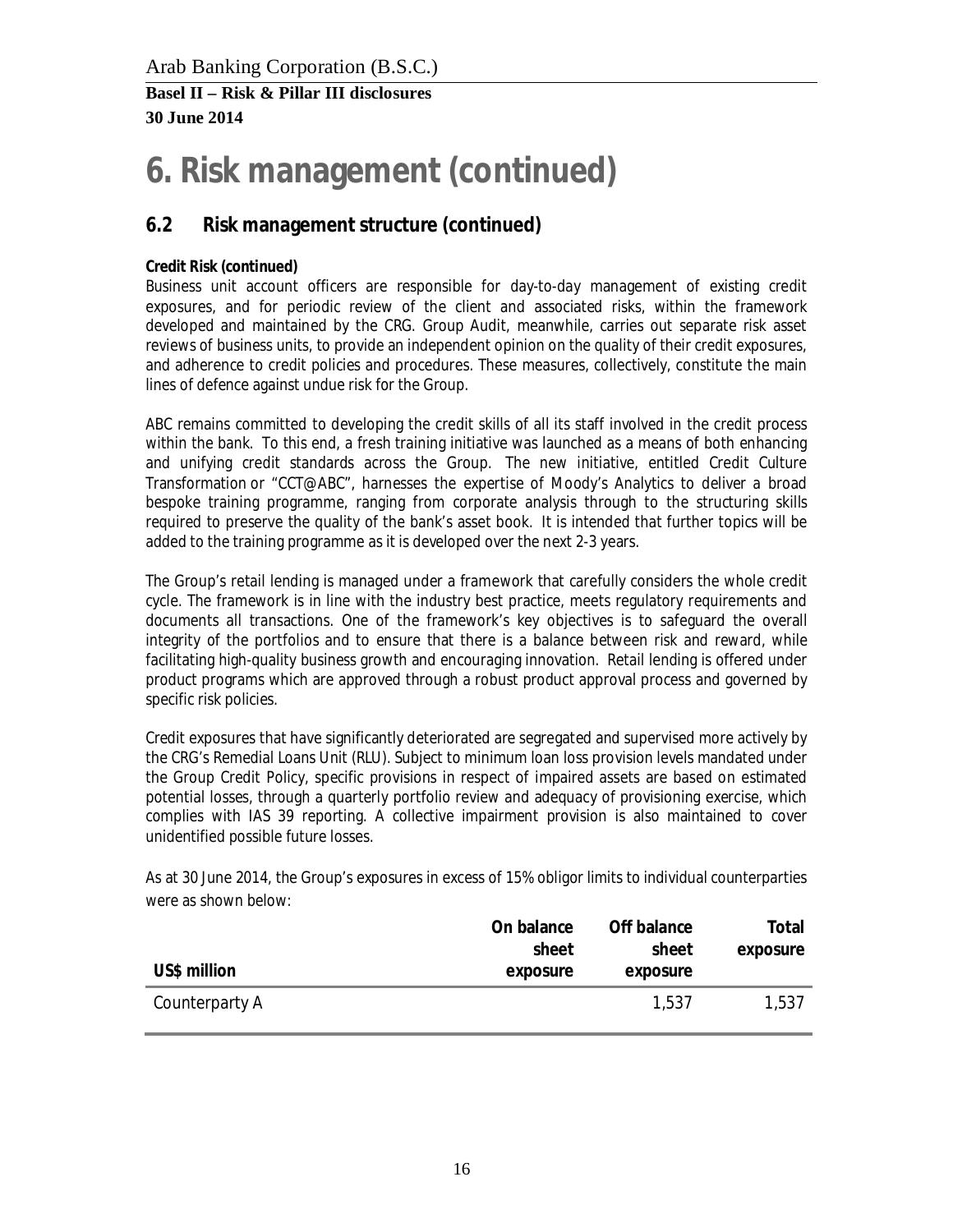## **6. Risk management (continued)**

### **6.2 Risk management structure (continued)**

#### **Excessive risk concentration**

Concentrations arise when a number of counterparties are engaged in similar business activities or activities in the same geographic region or have similar economic features that would cause their ability to meet contractual obligations to be similarly affected by changes in economic, political or other conditions. Concentrations indicate the relative sensitivity of the Group's performance to developments affecting a particular industry or geographical location.

In order to avoid excessive concentrations of risk, Group policies and procedures include specific guidelines to focus on country and counterparty limits and the importance of maintaining a diversified portfolio. Identified concentrations of credit risks are controlled and managed accordingly.

#### **Risk mitigation, collateral and other credit enhancements**

The amount and type of collateral depends on the counterparty credit risk assessment. The types of collateral mainly include cash and guarantees from banks and other eligible counterparties widespread across various regions.

Management monitors the market value of collateral and where required, requests additional collateral in accordance with the underlying agreement and monitors the market value of collateral obtained on an ongoing basis. The Group also makes use of master netting agreements with counterparties.

As part of its overall risk management, the Group also uses derivatives and other instruments to manage exposures resulting from changes in interest rates, foreign currencies, equity risks, credit risks, and exposures arising from forecast transactions.

The risk profile is assessed before entering into hedge transactions, which are authorized by the appropriate level of seniority within the Group. The effectiveness of hedges is monitored monthly by the Group.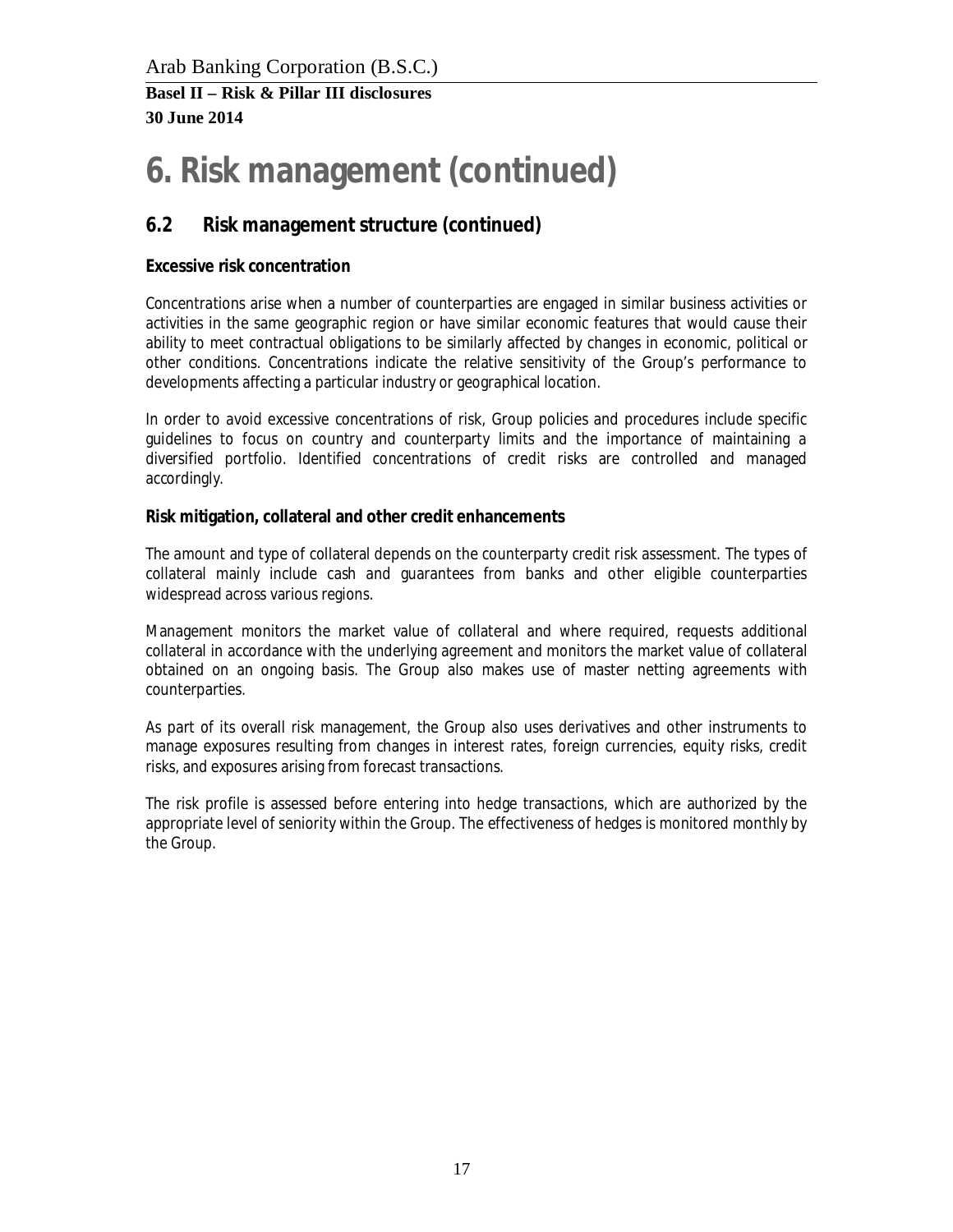## **6. Risk management (continued)**

### **6.3 Geographical distribution of exposures**

a) The geographical distribution of exposures, impaired assets and the related impairment provisions can be analysed as follows:

| US\$ million          | Gross<br>credit<br>exposure | Impaired<br>loans | Specific<br>provision<br>impaired<br>loans | Impaired<br>securities | Specific<br>provision<br>impaired<br>securities |
|-----------------------|-----------------------------|-------------------|--------------------------------------------|------------------------|-------------------------------------------------|
| North America         | 2,585                       |                   | $\overline{\phantom{a}}$                   | 105                    | 104                                             |
| Western Europe        | 4,161                       | 30                | 29                                         |                        |                                                 |
| Other Europe          | 151                         |                   |                                            |                        |                                                 |
| Arab World            | 13,216                      | 293               | 263                                        | 17                     | 15                                              |
| <b>Other Africa</b>   | 86                          |                   | $\overline{\phantom{a}}$                   |                        |                                                 |
| Asia                  | 3,607                       | 8                 | 1                                          | 36                     | 6                                               |
| Australia/New Zealand | 20                          |                   |                                            |                        |                                                 |
| Latin America         | 8,727                       | 63                | 37                                         |                        |                                                 |
|                       | 32,553                      | 394               | 330                                        | 158                    | 125                                             |

In addition to the above specific provisions the Group has collective Impairment provision amounting to US\$ 182 million.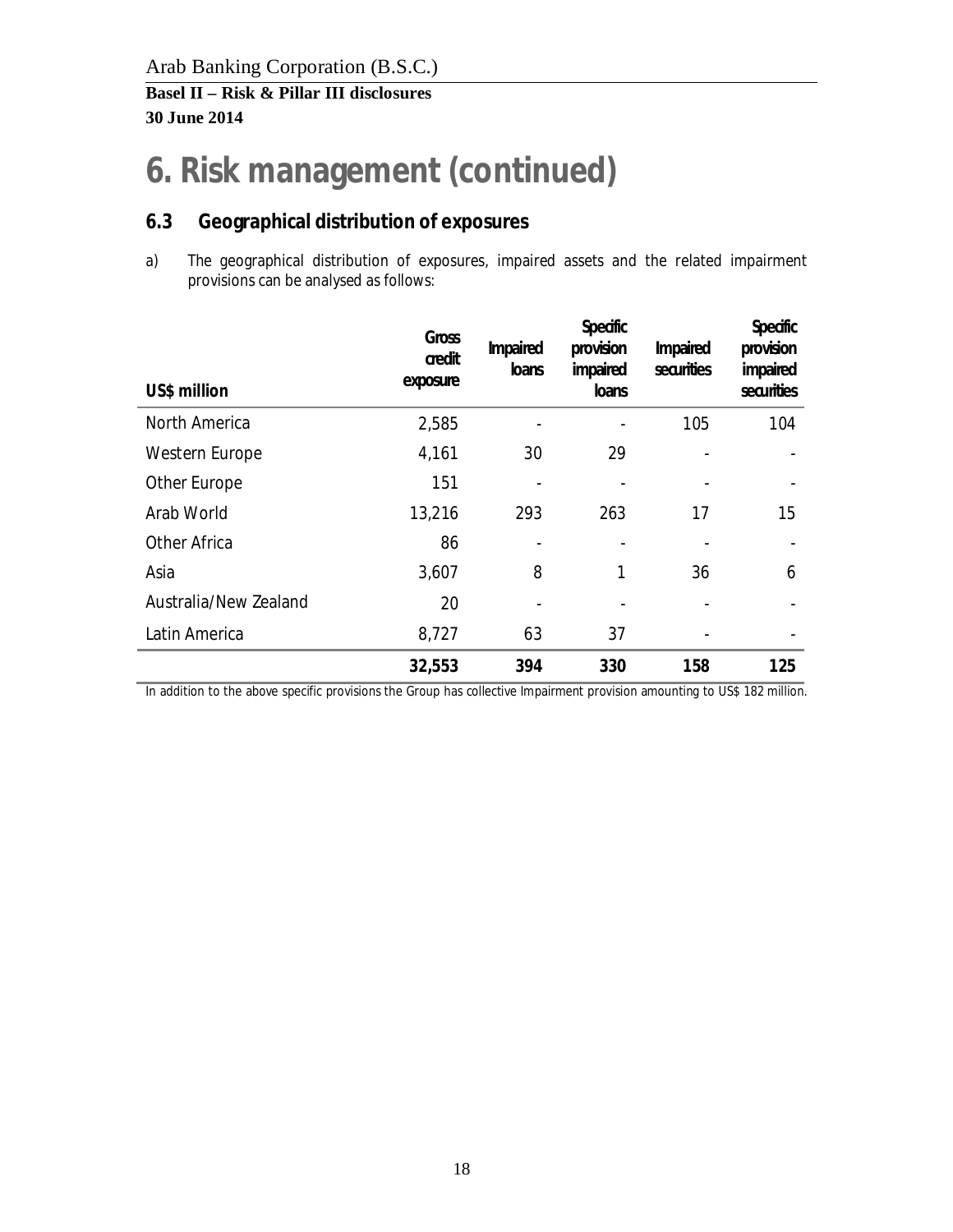Arab Banking Corporation (B.S.C.)

**Basel II – Risk & Pillar III disclosures 30 June 2014**

# **6. Risk management (continued)**

### **6.3 Geographical distribution of exposures (continued)**

b) The geographical distribution of gross credit exposures by major type of credit exposures can be analysed as follows:

| US\$ million                             | North America | Western<br>Europe | Other<br>Europe | Arab World | Other<br>Africa          | Asia           | Australia/Ne<br>w Zealand | Latin<br>America | Total  |
|------------------------------------------|---------------|-------------------|-----------------|------------|--------------------------|----------------|---------------------------|------------------|--------|
|                                          |               |                   |                 |            |                          |                |                           |                  |        |
| Cash                                     |               |                   |                 | 56         |                          |                |                           |                  | 56     |
| Claims on sovereigns*                    | 644           | 528               | $\sim$          | 2,014      | ٠                        | 86             | ٠                         | 958              | 4,230  |
| Claims on public sector entities **      | 94            | 328               | ٠               | 1,856      | ٠                        | 58             | ٠                         | 86               | 2,422  |
| Claims on multilateral development banks | 74            | 94                |                 | 94         | ٠                        | 23             |                           | ٠                | 285    |
| Claims on banks                          | 864           | 1,814             | 143             | 4,065      | 45                       | 3,034          | 3                         | 1,229            | 11,197 |
| Claims on corporate portfolio            | 802           | 1,279             | 8               | 4,693      | 41                       | 393            | 17                        | 6,400            | 13,633 |
| Regulatory retail exposures              | ٠             | 4                 |                 | 114        |                          | ٠              | ٠                         | 18               | 136    |
| Past due loans                           | ٠             | 1                 | ٠               | 30         | ٠                        | $\overline{7}$ | ٠                         | 26               | 64     |
| Residential retail portfolio             | ٠             | 64                |                 | 67         | ٠                        |                | ٠                         | 10               | 141    |
| Equity portfolios                        | 9             | 1                 |                 | 19         |                          | 6              |                           | ٠                | 35     |
| Other exposures                          | 98            | 48                | ٠               | 208        | $\overline{\phantom{a}}$ | ٠              | ٠                         | $\sim$           | 354    |
|                                          | 2,585         | 4,161             | 151             | 13,216     | 86                       | 3,607          | 20                        | 8,727            | 32,553 |

\* Includes Ginnie Mae & and Small Business Administration pools.

\*\* Includes exposures to CMOs of Freddie Mac and Fannie Mae, both of which are deemed to be GSEs.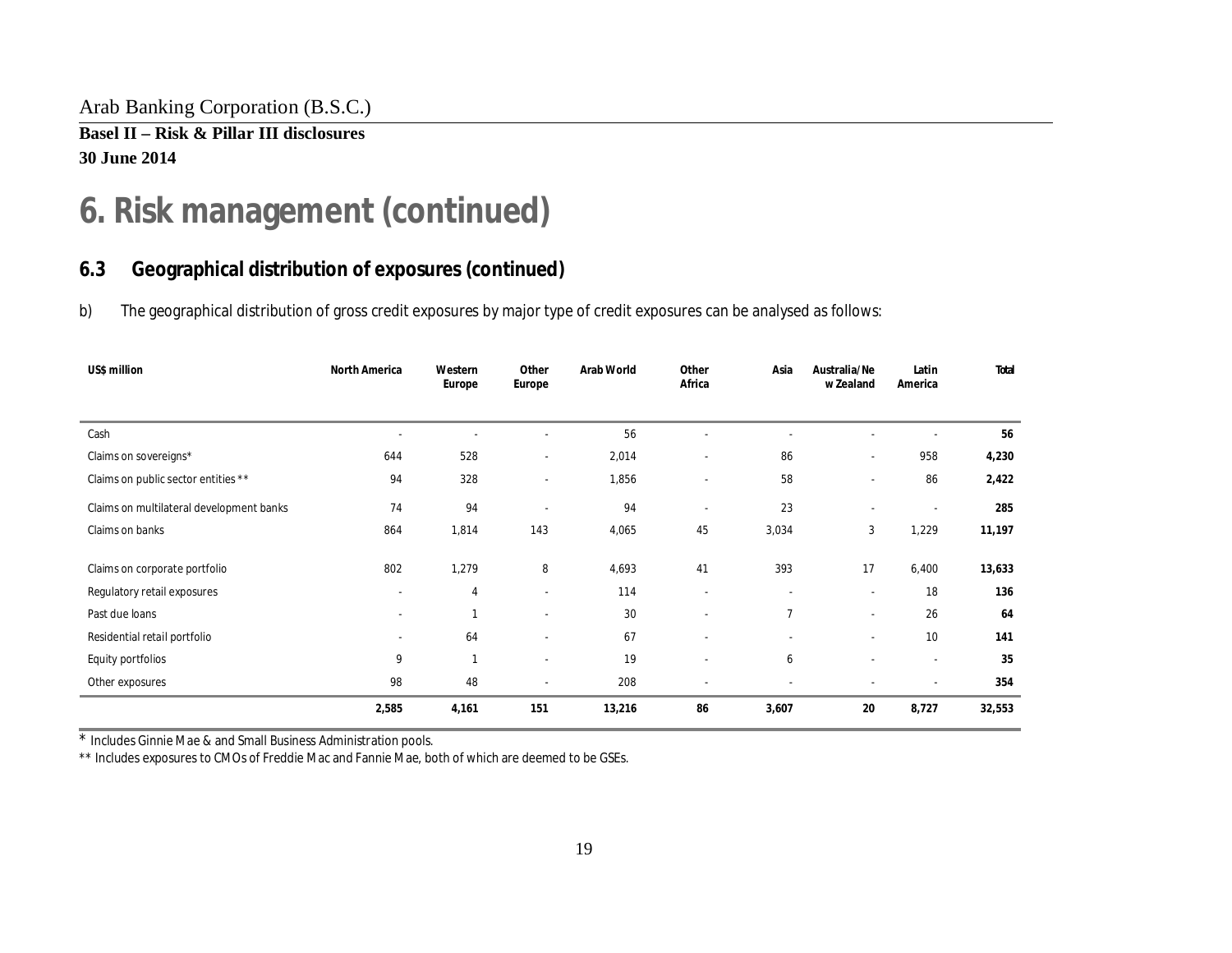# **6. Risk management (continued)**

### **6.4 Industrial sector analysis of exposures**

a) The industrial sector analysis of exposures, impaired assets and the related impairment provisions can be analysed as follows:

| US\$ million                           | Gross<br>exposure | Funded<br>exposure | Unfunded<br>exposure | Impaired<br>lcans | <b>Specific</b><br>provision<br>impaired<br>loans | Impaired<br>securities | <b>Specific</b><br>provision<br>impaired<br>securities |
|----------------------------------------|-------------------|--------------------|----------------------|-------------------|---------------------------------------------------|------------------------|--------------------------------------------------------|
| Manufacturing                          | 5,188             | 4,340              | 848                  | 72                | 54                                                |                        |                                                        |
| Mining and quarrying                   | 151               | 135                | 16                   | $\overline{4}$    | $\mathbf{1}$                                      |                        |                                                        |
| Agriculture, fishing and forestry      | 38                | 38                 |                      | 3                 | 3                                                 |                        |                                                        |
| Construction                           | 1,496             | 1,166              | 330                  | 20                | 6                                                 |                        |                                                        |
| Financial                              | 13,416            | 11,129             | 2,287                | 96                | 94                                                | 122                    | 119                                                    |
| Trade                                  | 814               | 725                | 89                   | 74                | 73                                                |                        |                                                        |
| Personal / Consumer finance            | 773               | 742                | 31                   | 22                | 18                                                |                        |                                                        |
| Commercial real estate financing       | 299               | 249                | 50                   | L,                |                                                   |                        |                                                        |
| Government                             | 4,290             | 4,005              | 285                  | 26                | 26                                                | 24                     | 6                                                      |
| Technology, media & telecommunications | 441               | 305                | 136                  | 23                | 18                                                |                        |                                                        |
| Transport                              | 836               | 704                | 132                  | 18                | 6                                                 |                        |                                                        |
| Other sectors                          | 4,811             | 4,048              | 763                  | 36                | 31                                                | 12                     |                                                        |
|                                        | 32,553            | 27,586             | 4,967                | 394               | 330                                               | 158                    | 125                                                    |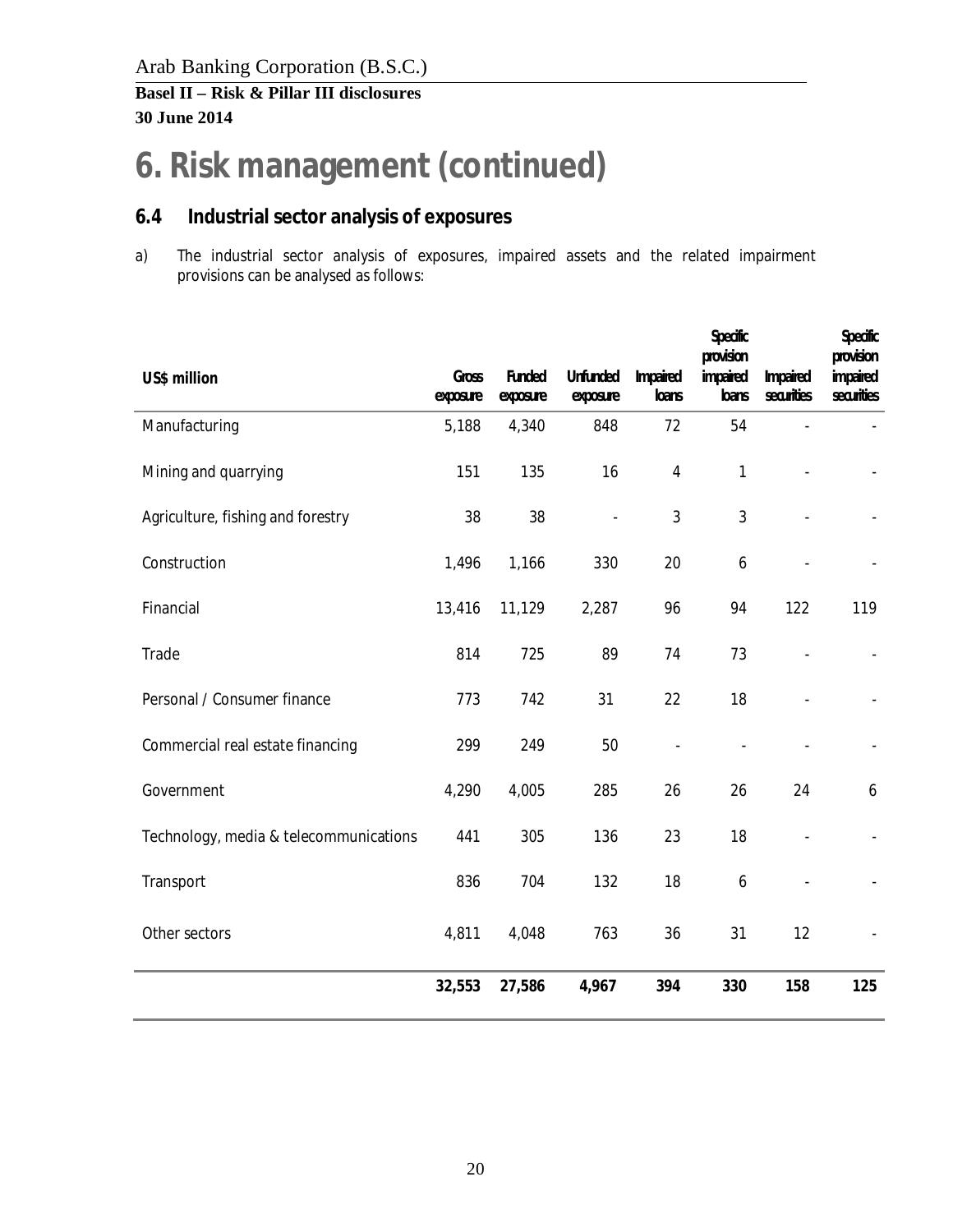Arab Banking Corporation (B.S.C.)

**Basel II – Risk & Pillar III disclosures 30 June 2014**

# **6. Risk management (continued)**

### **6.4 Industrial sector analysis of exposures (continued)**

b) The industrial sector analysis of gross credit exposures by major types of credit exposures can be analysed as follows:

|                                             |            | Mining    | Agriculture,             |                          |           |        | Personal / | Commercial               |             |         | Technology,<br>media &   |           |         |        |
|---------------------------------------------|------------|-----------|--------------------------|--------------------------|-----------|--------|------------|--------------------------|-------------|---------|--------------------------|-----------|---------|--------|
|                                             | Manufactu- | and       | fishing and              | Construc-                |           |        | consumer   | real estate              | Residential | Govern- | telecommunic             |           | Other   |        |
| US\$ million                                | ring       | quarrying | forestry                 | tion                     | Financial | Trade  | finance    | financing                | mortgage    | ment    | -ations                  | Transport | sectors | Total  |
| Cash                                        |            |           |                          |                          |           |        |            |                          |             |         |                          |           | 56      | 56     |
| Claims on sovereigns*                       | ٠          |           | ٠                        | $\sim$                   | 370       | $\sim$ |            | ٠                        | $\sim$      | 3,860   | ٠                        | $\sim$    | $\sim$  | 4,230  |
| Claims on public sector entities **         | 1,111      |           | ٠                        | 5                        | 526       | ٠      |            |                          | $\sim$      | 414     | ۰.                       | 142       | 224     | 2,422  |
| Claims on multilateral development<br>banks |            |           | ٠                        | $\sim$                   | 285       | $\sim$ |            |                          |             |         |                          |           | $\sim$  | 285    |
| Claims on banks                             | ٠          | $\sim$    | $\overline{\phantom{a}}$ | $\sim$                   | 11,197    | $\sim$ |            | ٠                        | $\sim$      |         | ٠                        | $\sim$    | $\sim$  | 11,197 |
| Claims on corporate portfolio               | 4,059      | 148       | 38                       | 1,477                    | 987       | 813    | 632        | 299                      | $\sim$      | 16      | 436                      | 682       | 4,046   | 13,633 |
| Regulatory retail exposures                 | $\sim$     | $\sim$    | $\overline{\phantom{a}}$ | $\sim$                   | 4         | $\sim$ | 118        | ٠                        |             |         | $\overline{\phantom{a}}$ |           | 14      | 136    |
| Past due loans                              | 18         | 3         | ٠                        | 14                       | 2         | -1     | 4          |                          |             |         | 5                        | 12        | 5       | 64     |
| Residential retail portfolio                |            |           | ٠                        | $\overline{\phantom{a}}$ | $\sim$    |        |            |                          |             |         |                          | $\sim$    | 141     | 141    |
| Equity portfolios                           |            |           | ٠                        | . .                      | 34        | $\sim$ |            |                          |             |         |                          |           | 11      | 35     |
| Other exposures                             | ۰          |           | ۰                        | $\overline{\phantom{a}}$ | 11        | $\sim$ | 19         | $\overline{\phantom{a}}$ |             |         | ۰                        | $\sim$    | 324     | 354    |
|                                             | 5,188      | 151       | 38                       | 1,496                    | 13,416    | 814    | 773        | 299                      | $\sim$      | 4,290   | 441                      | 836       | 4,811   | 32,553 |

\* Includes Ginnie Mae & and Small Business Administration pools.

\*\* Includes exposures to CMOs of Freddie Mac and Fannie Mae, both of which are deemed to be GSEs.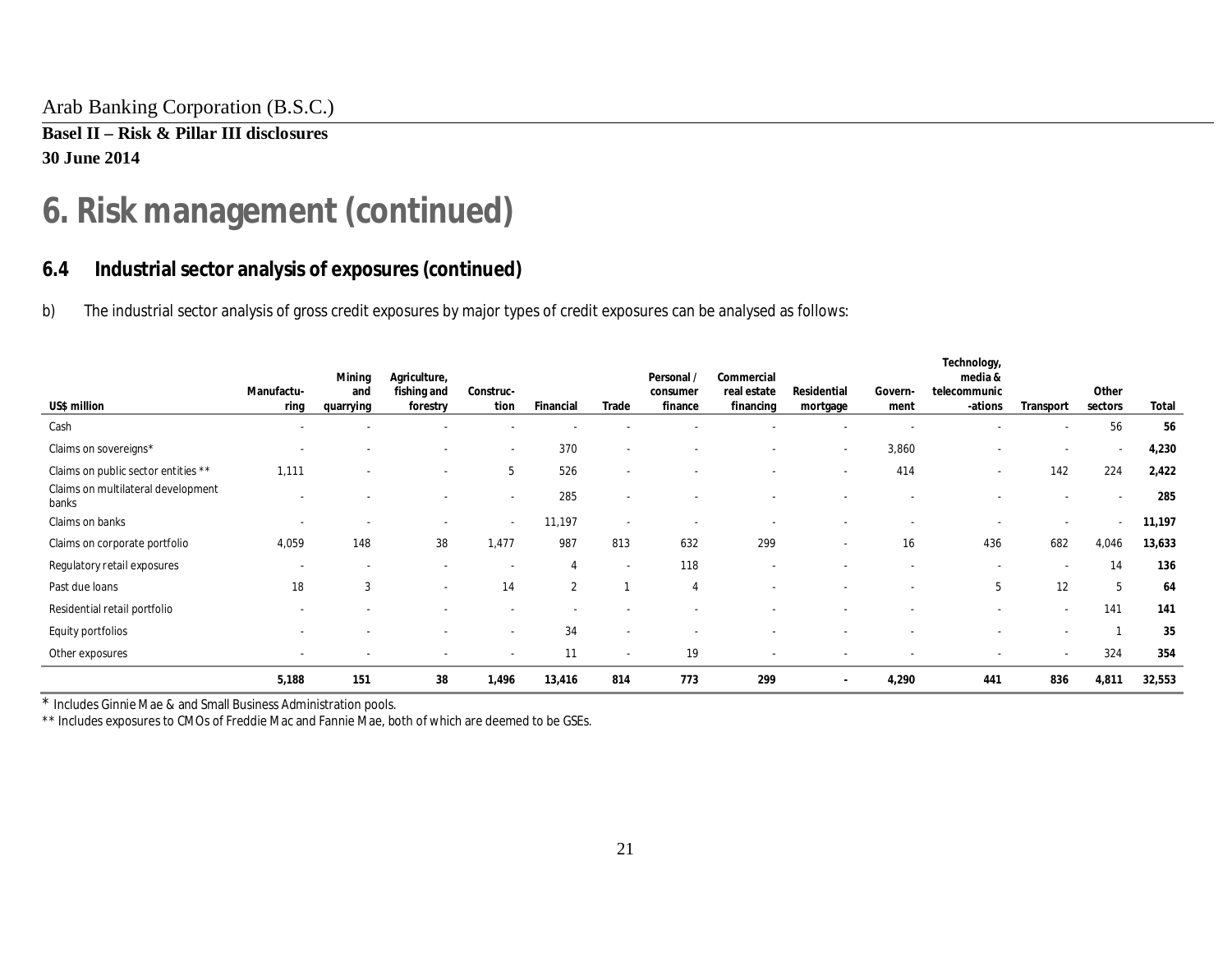## **6. Risk management (continued)**

### **6.5 Exposure by external credit rating**

The Group uses external ratings from Standard & Poor's, Moody's and Fitch Ratings (accredited External Credit Assessment Institutions). The breakdown of the Group's exposure into rated and unrated categories is as follows:

|                                             | Net credit            |          |          |
|---------------------------------------------|-----------------------|----------|----------|
|                                             | exposure              |          |          |
|                                             | (after credit<br>risk | Rated    | Unrated  |
| US\$ million                                | mitigation)           | exposure | exposure |
| Cash                                        | 56                    |          | 56       |
| Claims on sovereigns*                       | 4,230                 | 3,791    | 439      |
| Claims on public sector entities**          | 2,363                 | 352      | 2,011    |
| Claims on multilateral development<br>banks | 285                   | 285      |          |
| Claims on banks                             | 10,921                | 9,061    | 1,860    |
| Claims on corporate portfolio               | 13,300                | 932      | 12,368   |
| Regulatory retail exposure                  | 136                   |          | 136      |
| Past due loans                              | 63                    |          | 63       |
| Residential retail portfolio                | 134                   |          | 134      |
| Equity portfolios                           | 35                    |          | 35       |
| Other exposures                             | 354                   |          | 354      |
|                                             | 31,877                | 14,421   | 17,456   |

\* Includes Ginnie Mae & and Small Business Administration pools.

\*\* Includes exposures to CMOs of Freddie Mac and Fannie Mae, both of which are deemed to be GSEs.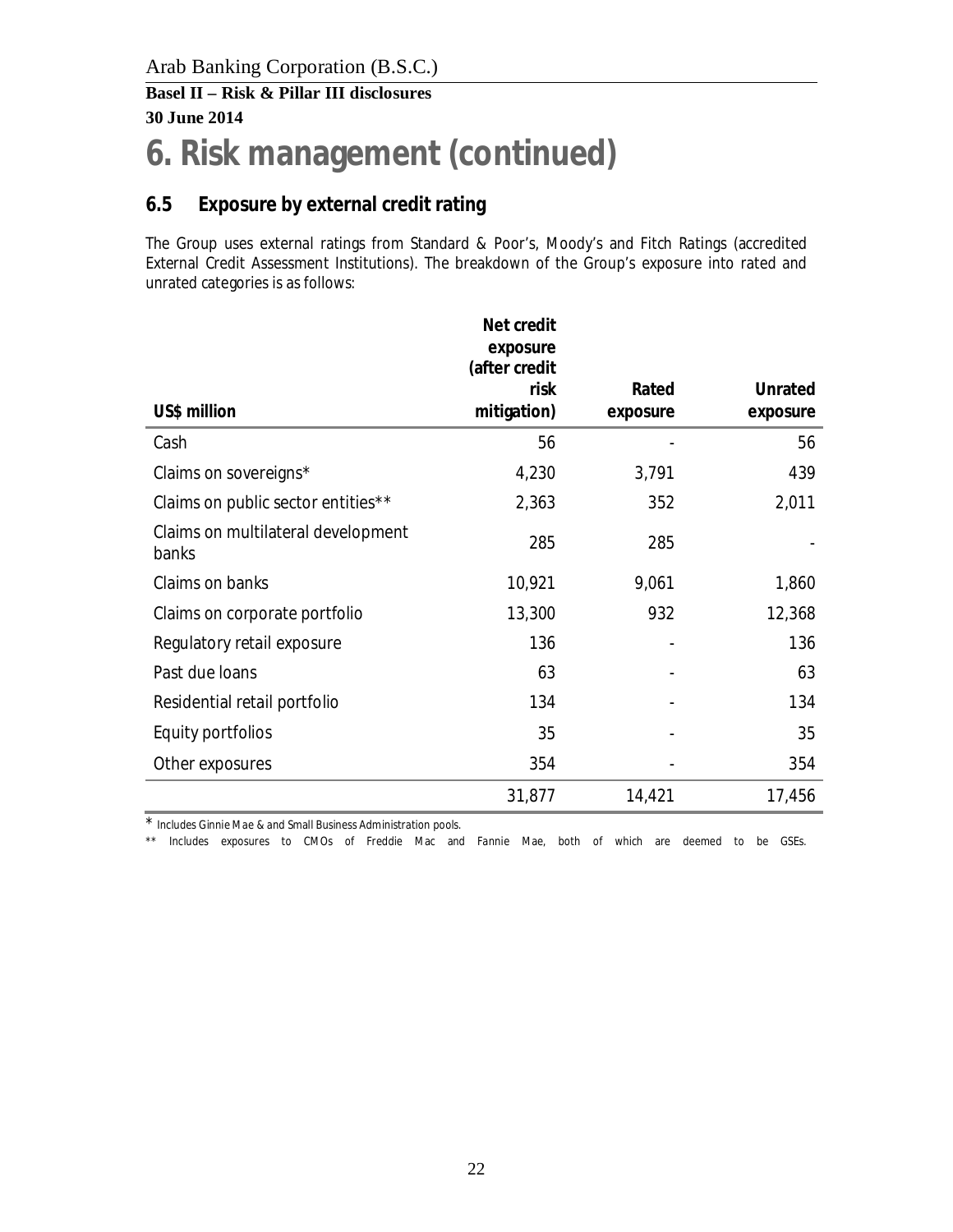# **6. Risk management (continued)**

### **6.5 Exposure by external credit rating (continued)**

The Group has a policy of maintaining accurate and consistent risk methodologies. It uses a variety of financial analytics, combined with market information, to support risk ratings that form the main inputs for the measurement of counterparty credit risk. All internal ratings are tailored to the various categories, and are derived in accordance with the Group's credit policy. They are assessed and updated regularly. Each risk rating class is mapped to grades equivalent to Standard & Poor's, Moody's and Fitch rating agencies.

The Group's credit risk distribution at 30 June 2014 is shown below.

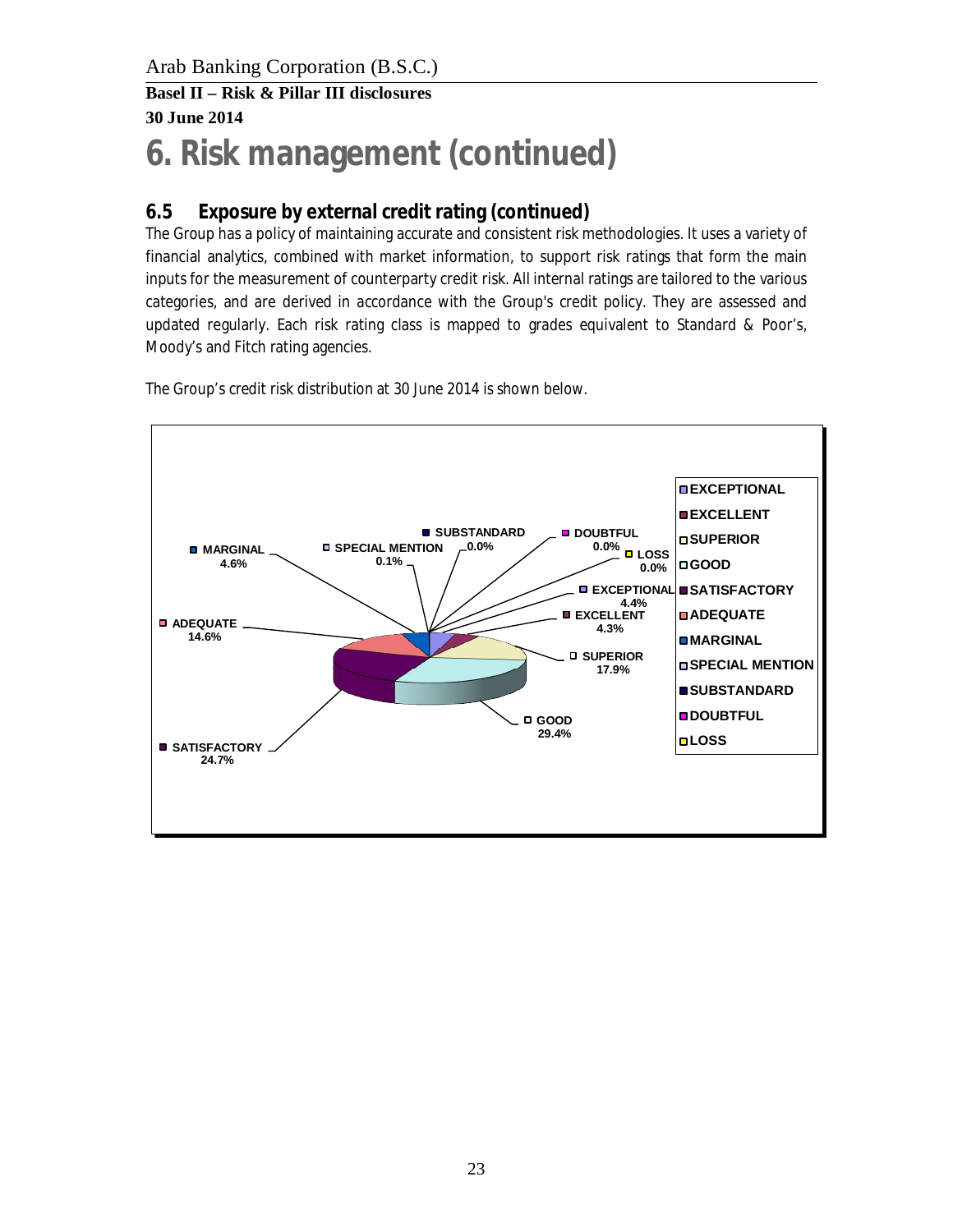## **6. Risk management (continued)**

### **6.6 Maturity analysis of funded exposures**

Residual contractual maturity of the Group's major types of funded credit exposures, except for CMOs, Small Business Administration pools amounting to \$489 million which are based on expected realization or settlement, is as follows:

| US\$ million                                | within<br>1 month | $1 - 3$<br>months | $3 - 6$<br>months | $6 - 12$<br>months | Total<br>within<br>12<br>months | $1 - 5$ years | $5-10$<br>years | $10 - 20$<br>years | Over <sub>20</sub><br>years | Undated | Total over<br>12 months | Total  |
|---------------------------------------------|-------------------|-------------------|-------------------|--------------------|---------------------------------|---------------|-----------------|--------------------|-----------------------------|---------|-------------------------|--------|
| Cash                                        | 56                |                   |                   |                    | 56                              | ä,            |                 |                    |                             |         |                         | 56     |
| Claims on sovereigns*                       | 1,200             | 448               | 681               | 406                | 2,735                           | 895           | 233             | 35                 | ٠                           | 10      | 1,173                   | 3,908  |
| Claims on public sector<br>entities**       | 97                | 459               | 334               | 16                 | 906                             | 454           | 790             | 48                 | ٠                           | 13      | 1,305                   | 2,211  |
| Claims on multilateral<br>development banks | 68                | 75                | 69                | 23                 | 235                             | 49            |                 |                    |                             |         | 49                      | 284    |
| Claims on banks                             | 3,153             | 1,232             | 1,020             | 944                | 6,349                           | 2,686         | 130             |                    |                             | 6       | 2,822                   | 9,171  |
| Claims on corporate<br>portfolio            | 967               | 1,716             | 1,188             | 1,272              | 5,143                           | 4,336         | 1,163           | 174                | 1                           | 416     | 6,090                   | 11,233 |
| Regulatory retail<br>exposures              | 3                 | 7                 | 3                 | 3                  | 16                              | 79            | 36              | $\overline{4}$     |                             |         | 119                     | 135    |
| Past due loans                              | 15                | 26                |                   | $\overline{2}$     | 43                              | 16            | $\mathbf{1}$    |                    | 4                           |         | 21                      | 64     |
| Residential retail<br>portfolio             |                   |                   |                   |                    |                                 | ٠             | $\overline{2}$  | 5                  | $\overline{\phantom{a}}$    | 134     | 141                     | 141    |
| Equity portfolios                           |                   |                   |                   |                    |                                 |               |                 |                    |                             | 35      | 35                      | 35     |
| Other exposures                             |                   |                   |                   |                    |                                 |               |                 |                    |                             | 348     | 348                     | 348    |
|                                             | 5,559             | 3,963             | 3,295             | 2,666              | 15,483                          | 8,515         | 2,355           | 266                | 5                           | 962     | 12,103                  | 27,586 |

\* Includes exposures to Ginnie Mae & and Small Business Administration pools.

\*\* Includes exposures to CMOs of Freddie Mac and Fannie Mae, both of which are deemed to be GSEs.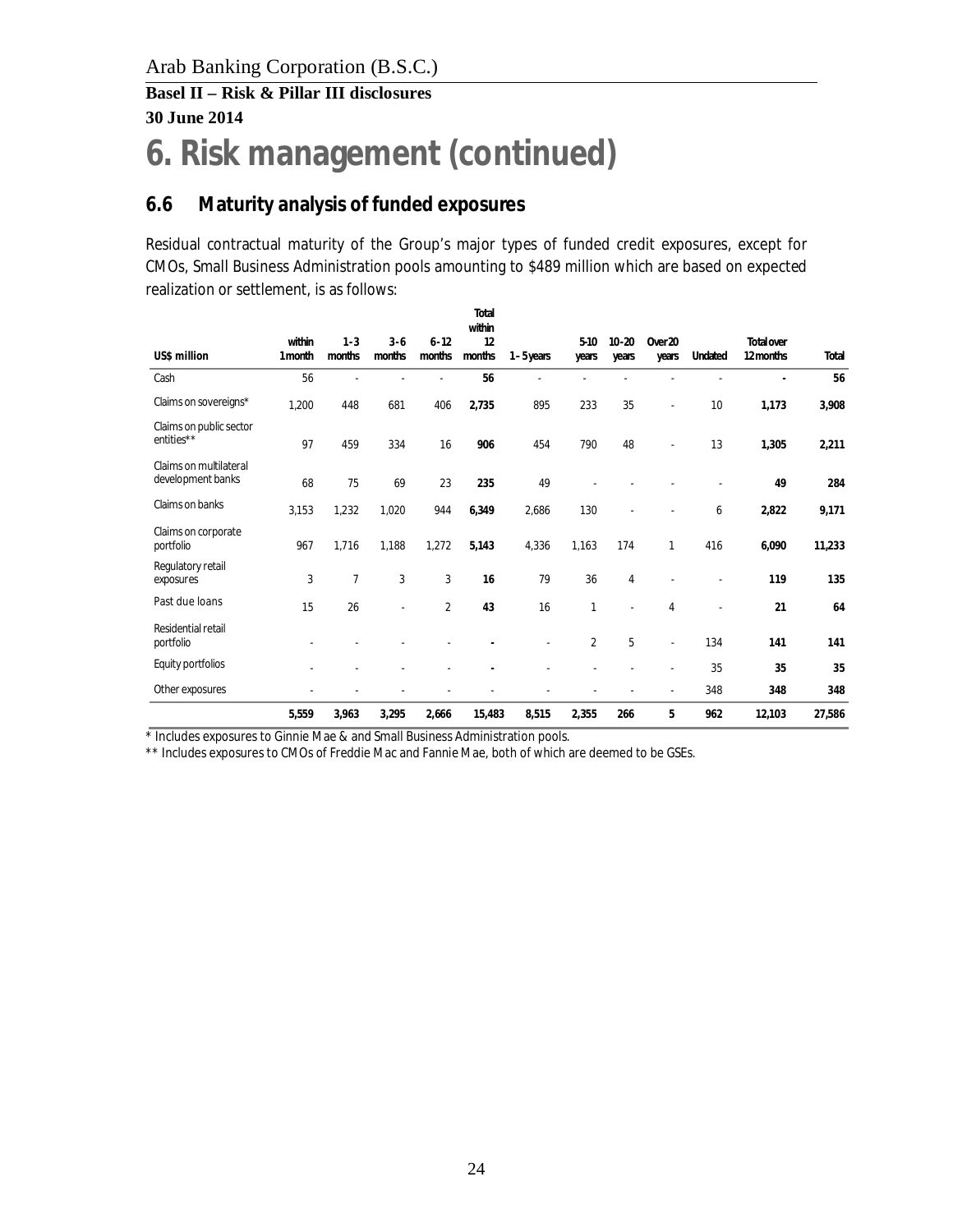## **6. Risk management (continued)**

### **6.7 Maturity analysis of unfunded exposures**

The residual contractual maturity analysis of unfunded exposures is as follows:

| US\$ million                           | within<br>1 month | $1 - 3$<br>months | $3 - 6$<br>months | $6 - 12$<br>months | Total<br>within<br>12<br>months | $1 - 5$<br>years | $5-10$<br>years | $10 - 20$<br>years | Over 20<br>years | Undated | Total over<br>12 months | Total        |
|----------------------------------------|-------------------|-------------------|-------------------|--------------------|---------------------------------|------------------|-----------------|--------------------|------------------|---------|-------------------------|--------------|
| Claims on<br>sovereigns                | 62                | 83                | 34                | 59                 | 238                             | 53               | ٠               |                    | 31               | ٠       | 84                      | 322          |
| Claims on<br>public sector<br>entities | 33                | 3                 | 4                 | 36                 | 76                              | 123              | 12              |                    |                  | ٠       | 135                     | 211          |
| Claims on MDB                          | ä,                |                   |                   |                    | ä,                              | 1                |                 |                    |                  |         | $\mathbf{1}$            | $\mathbf{1}$ |
| Claims on<br>banks                     | 212               | 381               | 518               | 445                | 1,556                           | 348              | 110             | ٠                  | 12               | ٠       | 470                     | 2,026        |
| Claims on<br>corporate<br>portfolio    | 170               | 343               | 409               | 701                | 1,623                           | 747              | 22              | ٠                  | 8                | $\sim$  | 777                     | 2,400        |
| Regulatory<br>retail<br>exposures      |                   |                   |                   |                    |                                 | 1                |                 |                    |                  |         | $\mathbf{1}$            | $\mathbf{1}$ |
| Other<br>Exposure                      | 1                 |                   |                   |                    | $\mathbf{1}$                    | 5                |                 |                    |                  | ×.      | 5                       | 6            |
|                                        | 478               | 810               | 965               | 1,241              | 3,494                           | 1,278            | 144             | ÷                  | 51               | $\sim$  | 1,473                   | 4,967        |

Unfunded exposures are divided into the following exposure types, in accordance with the calculation of credit risk-weighted assets in the CBB's Basel II capital adequacy framework:

(a) **Credit-related contingent items** comprising letters of credit, acceptances, guarantees and commitments.

(b) **Derivatives** including futures, forwards, swaps and options in the interest rate, foreign exchange, equity and credit markets.

In addition to counterparty credit risk, in accordance with the Basel II Accord, derivatives are also exposed to market risk, which requires a separate capital charge.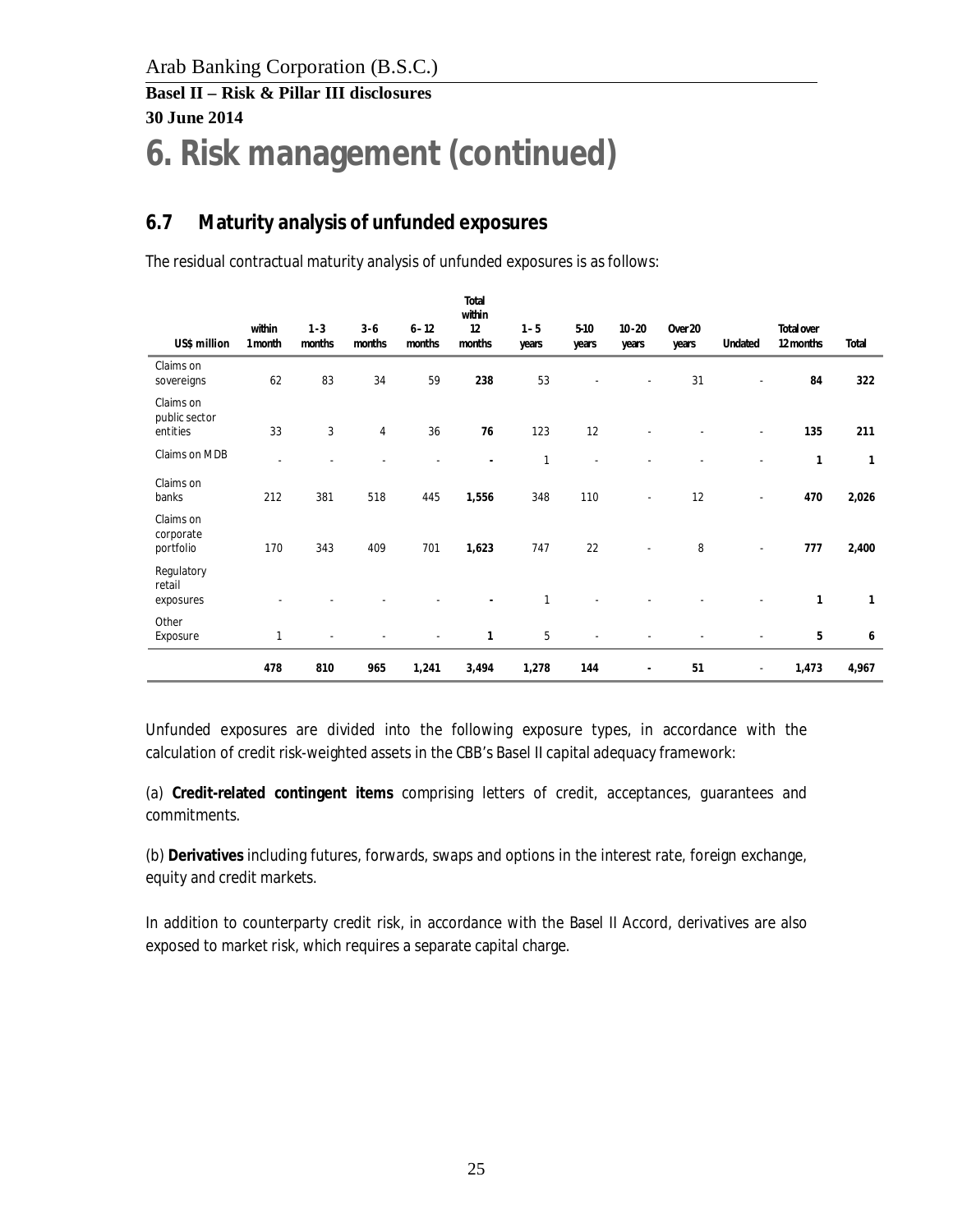## **6. Risk management (continued)**

### **6.7 Maturity analysis of unfunded exposures (continued)**

**a. Credit-related contingent items**

As mentioned above, for credit-related contingent items the nominal value is converted to an exposure through the application of a credit conversion factor (CCF). The CCF is at 20%, 50% or 100% depending on the type of contingent item, and is used to convert off-statement of financial position notional amounts into an equivalent on-statement of financial position exposure.

Undrawn loans and other commitments represent commitments that have not been drawn down or utilised at the reporting date. The nominal amount is the base upon which a CCF is applied for calculating the exposure. The CCF ranges between 20% and 50% for commitments with original maturities of up to one year and over one year respectively. The CCF is 0% for commitments that can be unconditionally cancelled at any time.

The table below summarises the notional principal amounts and the relative exposure before the application of credit risk mitigation:

| US\$ million                                                                  | Notional<br>Principal | Credit<br>exposure* |
|-------------------------------------------------------------------------------|-----------------------|---------------------|
| Short-term self-liquidating trade and transaction-related<br>contingent items | 4,390                 | 1,745               |
| Direct credit substitutes, guarantees and acceptances                         | 4,104                 | 1,921               |
| Undrawn loans and other commitments                                           | 1,965                 | 853                 |
|                                                                               | 10,459                | 4,519               |
| RWA                                                                           |                       | 3,382               |

\* Credit exposure is after applying CCF.

At 30 June 2014, the Group held eligible guarantees as collateral in relation to credit-related contingent items amounting to US\$ 335 million.

#### **b. Derivatives**

Most of the Group's derivative trading activities relate to sales, positioning and arbitrage. Sales activities involve offering products to customers. Positioning involves managing market risk positions with the expectation of profiting from favourable movements in prices, rates or indices. Arbitrage involves identifying and profiting from price differentials between markets or products. Also included under this heading are those derivatives which do not meet IAS 39 hedging requirements.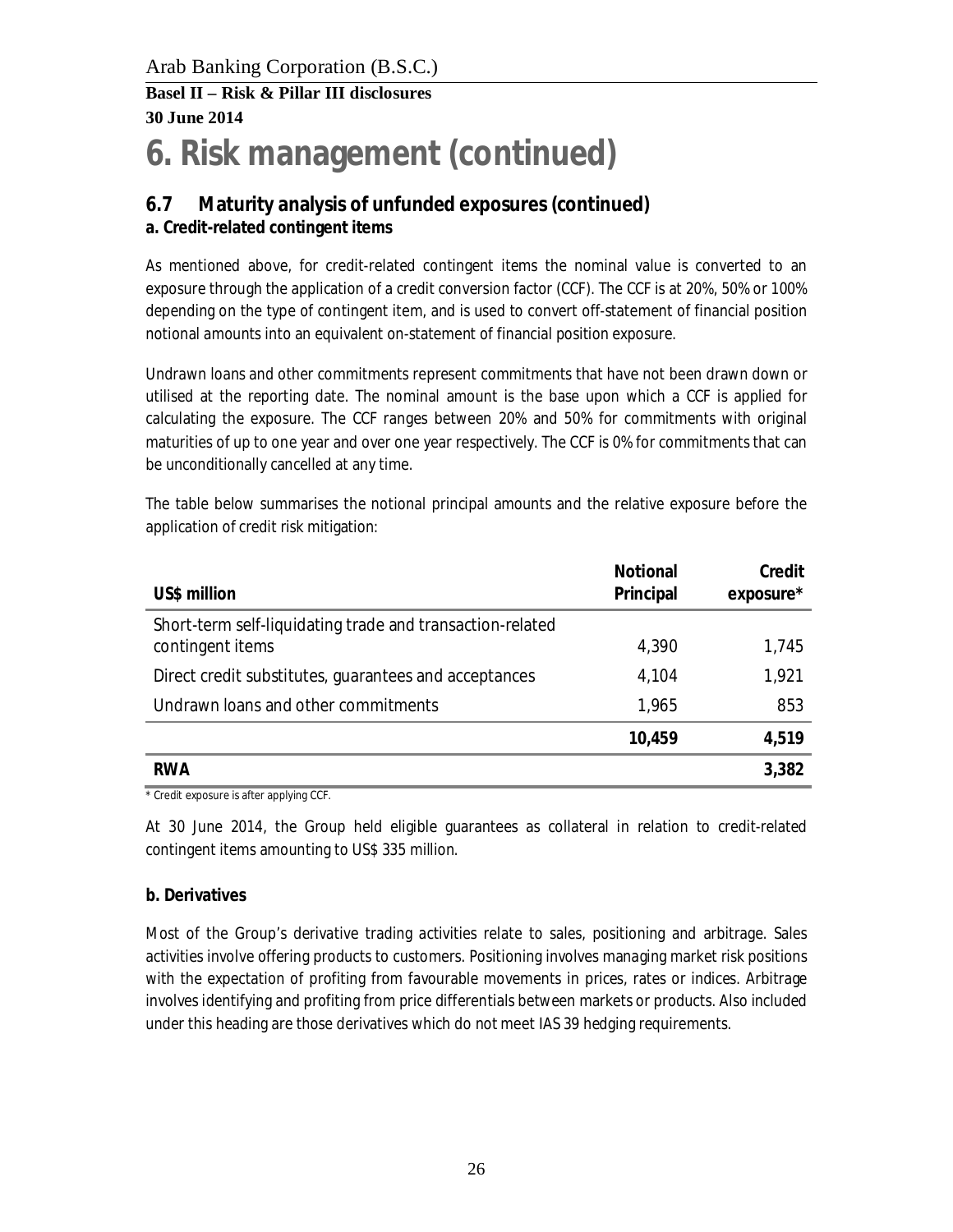## **6. Risk management (continued)**

### **6.7 Maturity analysis of unfunded exposures (continued)**

The Group uses forward foreign exchange contracts and currency swaps to hedge against specifically identified currency risks. Additionally, the Group uses interest rate swaps and interest rate futures to hedge against the interest rate risk arising from specifically identified loans and securities bearing fixed interest rates. The Group participates in both exchange-traded and over-the-counter derivative markets.

Credit risk in respect of derivative financial instruments arises from the potential for a counterparty to default on its contractual obligations, and is limited to the positive fair value of instruments that are favourable to the Group. The majority of the Group's derivative contracts are entered into with other financial institutions, and there was no significant concentration of credit risk in respect of contracts with positive fair value with any individual counterparty as at 30 June 2014.

The counterparty credit risk for derivative and foreign exchange instruments is subject to credit limits on the same basis as other credit exposures. Counterparty credit risk arises in both the trading book and the banking book.

For regulatory capital adequacy purposes, the Group uses the current exposure method to calculate the counterparty credit risk of derivative and foreign exchange instruments, in accordance with the credit risk framework in the CBB's Basel II capital adequacy framework. Counterparty credit exposure comprises the sum of replacement cost and potential future exposure. The potential future exposure is an estimate that reflects possible changes in the market value of the individual contract during the remaining life of the contract, and is measured as the notional principal amount multiplied by an add-on factor.

The aggregate notional amounts for interest rate and foreign exchange contracts as at 30 June 2014 were as follows:

|                                                                 | Derivatives                   |                                  |        |  |  |  |
|-----------------------------------------------------------------|-------------------------------|----------------------------------|--------|--|--|--|
| US\$ million                                                    | Interest<br>rate<br>contracts | Foreign<br>exchange<br>contracts | Total  |  |  |  |
| Notional – Trading book                                         | 5,222                         | 6,602                            | 11,824 |  |  |  |
| Notional – Banking book                                         | 1,483                         | 985                              | 2,468  |  |  |  |
|                                                                 | 6,705                         | 7,587                            | 14,292 |  |  |  |
| Credit RWA (replacement cost plus potential<br>future exposure) | 218                           | 66                               | 284    |  |  |  |
| <b>Market RWA</b>                                               | 355                           | 1,188                            | 1,543  |  |  |  |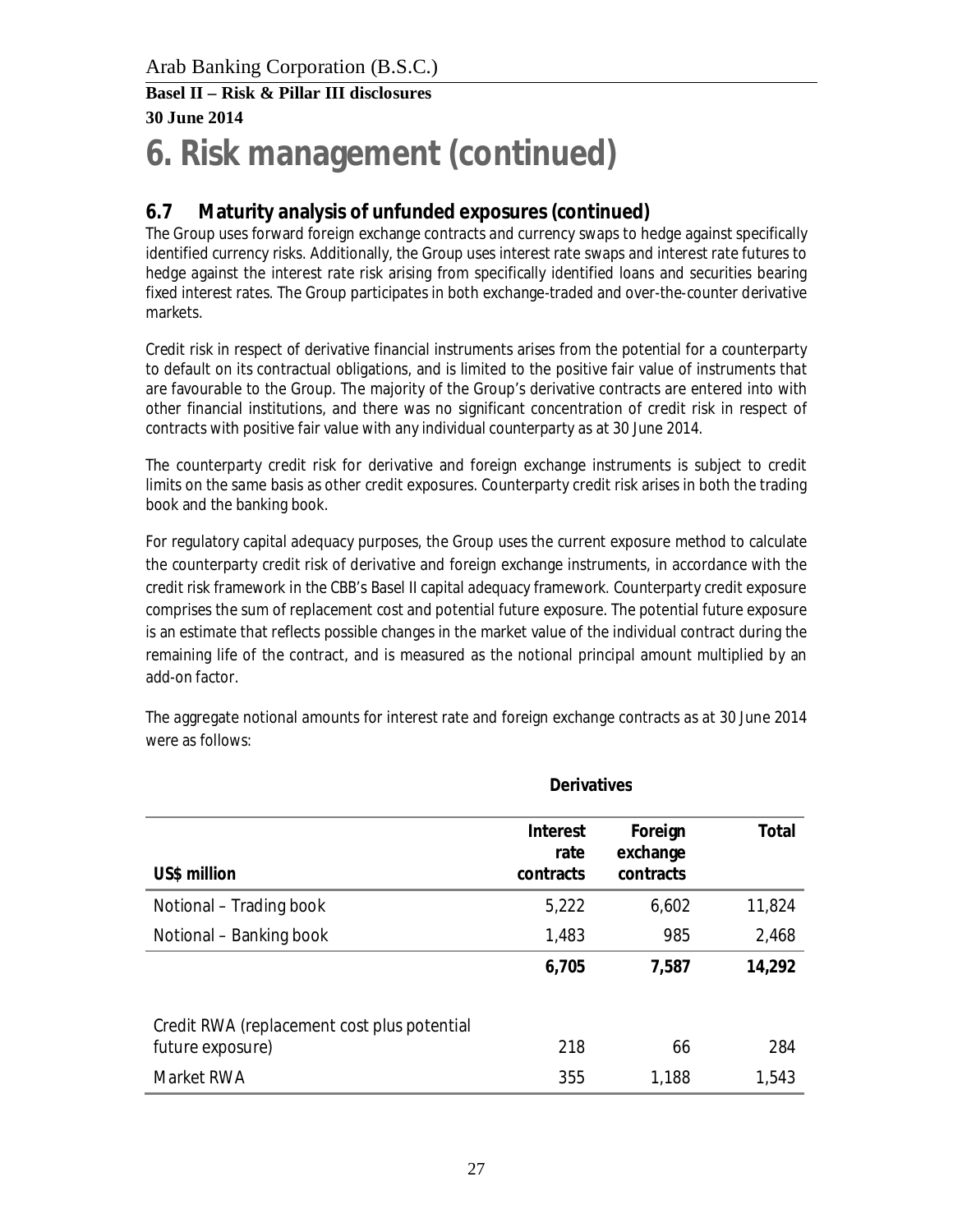## **6. Risk management (continued)**

#### **6.8 Impairment of assets**

An assessment is made at each balance sheet date to determine whether a specific financial asset, or group of financial assets, may be impaired. If such evidence exists, an impairment loss is recognised in the consolidated statement of income.

**Evidence of impairment may include:**

- · Significant financial difficulty, default or delinquency in interest or principal payments
- The probability that it will enter bankruptcy or other financial reorganisation
- · A measurable decrease in estimated future cash flows, such as changes in arrears or economic conditions, which correlate with defaults.

**Impairment is determined as follows:**

- (a) For assets carried at amortised cost, impairment is based on the present value of estimated future cash flows, discounted at the original effective interest rate
- (b) For assets carried at fair value, impairment is the difference between cost and fair value
- (c) For assets carried at cost, impairment is based on the present value of estimated future cash flows, discounted at the current market rate of return for a similar financial asset.

The Group uses the provision account to record impairments, except for equity and similar investments. These are written down, with future increases in their fair value being recognised directly in equity.

**Impairment losses on financial assets**

On a quarterly basis, the Group assesses whether any provision for impairment should be recorded in the consolidated statement of income. In particular, management exercises considerable judgment when estimating the amount and timing of future cash flows in order to determine the level of provision required. Such estimates are necessarily based on assumptions about several factors, involving varying degrees of judgment and uncertainty. Actual results may differ, resulting in future changes in such provisions.

**Impairment against specific groups of financial assets**

In addition to specific provisions against individually significant loans and advances and securities, the Group makes a provision to cover impairment against specific groups of financial assets where there is a measurable decrease in estimated future cash flows. This provision is based on deterioration of the financial assets, decided by subjecting the portfolio to rigorous credit risk scenario testing and averaging the existing Expected Loss (EL) with a severely stressed scenario EL.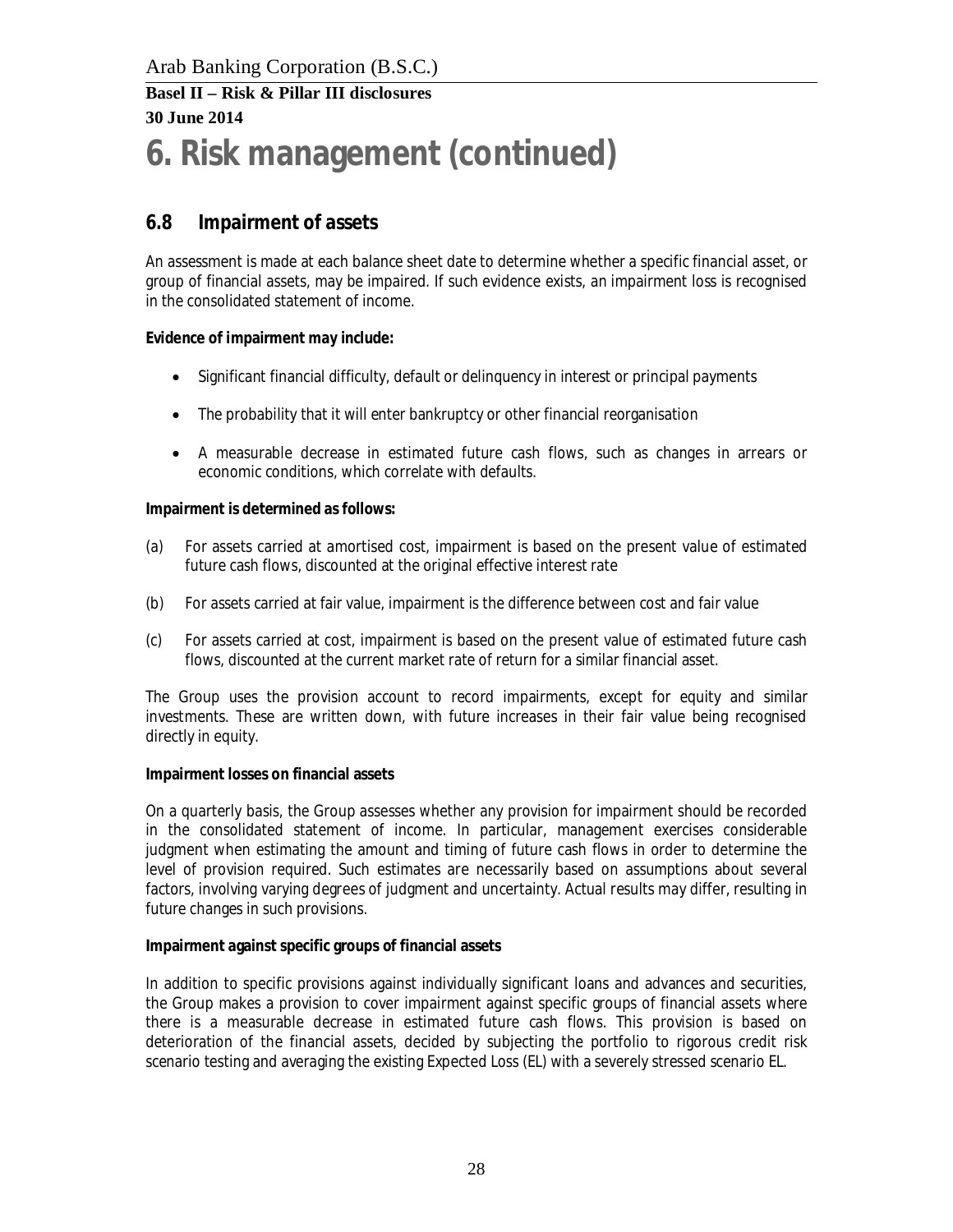## **6. Risk management (continued)**

### **6.8 Impairment of assets (continued)**

Additionally, the amount of provision is also based on the historical loss pattern for loans within each grading, and is adjusted to reflect current economic changes.

**Industry sector analysis of the specific and collective impairment provisions charges and write-offs**

| US\$ million                             | Provision (recovery) | Write-offs |
|------------------------------------------|----------------------|------------|
| Manufacturing                            | 9                    | 17         |
| Financial                                | (4)                  | 184        |
| Transportation                           | (2)                  | 1          |
| Personal / Consumer finance              | 1                    |            |
| Construction                             | 3                    |            |
| <b>Other Services</b>                    | 5                    |            |
| Mining & quarrying                       |                      |            |
| Technology, media &<br>telecommunication | 14                   |            |
| Trade                                    | 1                    | 2          |
|                                          | 27                   | 205        |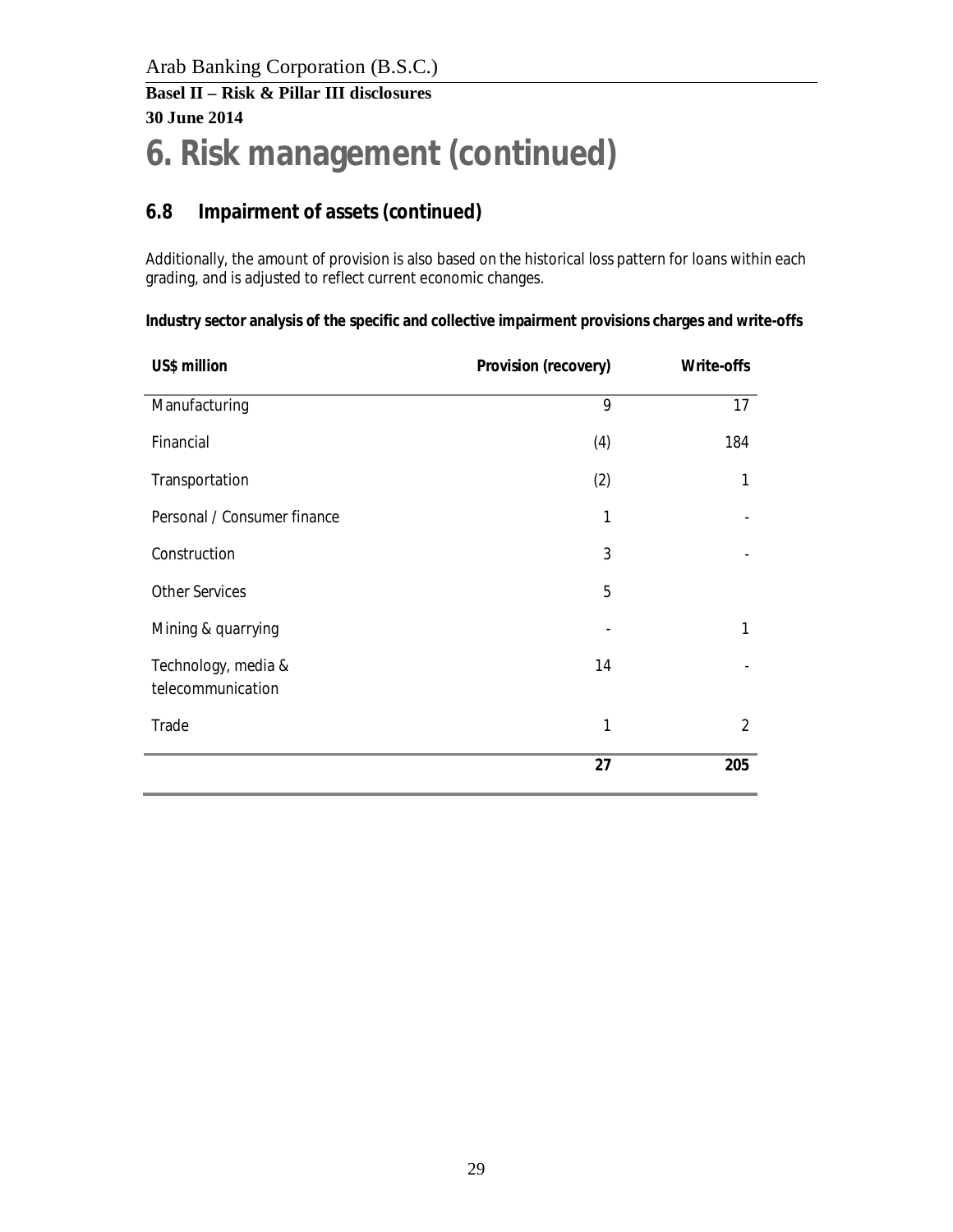## **6. Risk management (continued)**

### **6.9 Market risk**

Market risk is the risk that the Group's earnings or capital, or its ability to support its business strategy, will be impacted by changes in interest rates, equity prices, credit spreads, foreign exchange rates and commodity prices.

The Group has established risk management policies and limits within which exposure to market risk is measured, monitored and controlled by the CRG, with strategic oversight exercised by ALCO. The CRG's Market Risk Management (MRM) unit is responsible for the development and implementation of market risk policy, the risk measurement and monitoring framework, and the review of all trading and investment products / limits before submission to ALCO.

With a view to ensuring independent oversight over all Treasury activities, the Bank is in the process of establishing the 'Treasury and Financial Markets Risk' (T&FMR) unit which would expand the mandate of MRM to include the following four verticals: Market Risk, Middle Office, Liquidity Risk and Product Control. This function would reside within CRG and have an additional reporting line to GCFO.

The Group classifies market risk as follows:

- · **Trading market risk** arises from movements in market risk factors that affect short-term trading
- · **Non-trading market risk in securities** arises from market factors affecting securities held for long-term investment
- · **Non-trading asset and liability risk** exposures arise where the re-pricing characteristics of the Group's assets do not match those of its liabilities.

The Group adopts a number of methods to monitor and manage market risks across its trading and non-trading portfolios. These include:

- o Value-at-Risk (VaR) (i.e. 1-day 99th percentile VaR using the 'historical simulation' methodology)
- o Sensitivity analysis( i.e. basis-point value (BPV) for interest rates and 'Greeks' for options)
- o Stress testing / scenario analysis
- o Non-technical risk measures (e.g. nominal position values, stop loss vs. P&L, and concentration risk).

As a reflection of the Group's risk appetite, limits are established against the aforementioned market risk measures. The BRC approves these limits annually and the MRM reports on them daily. The MRM reports risk positions against these limits, and any breaches, to the Senior Management and ALCO.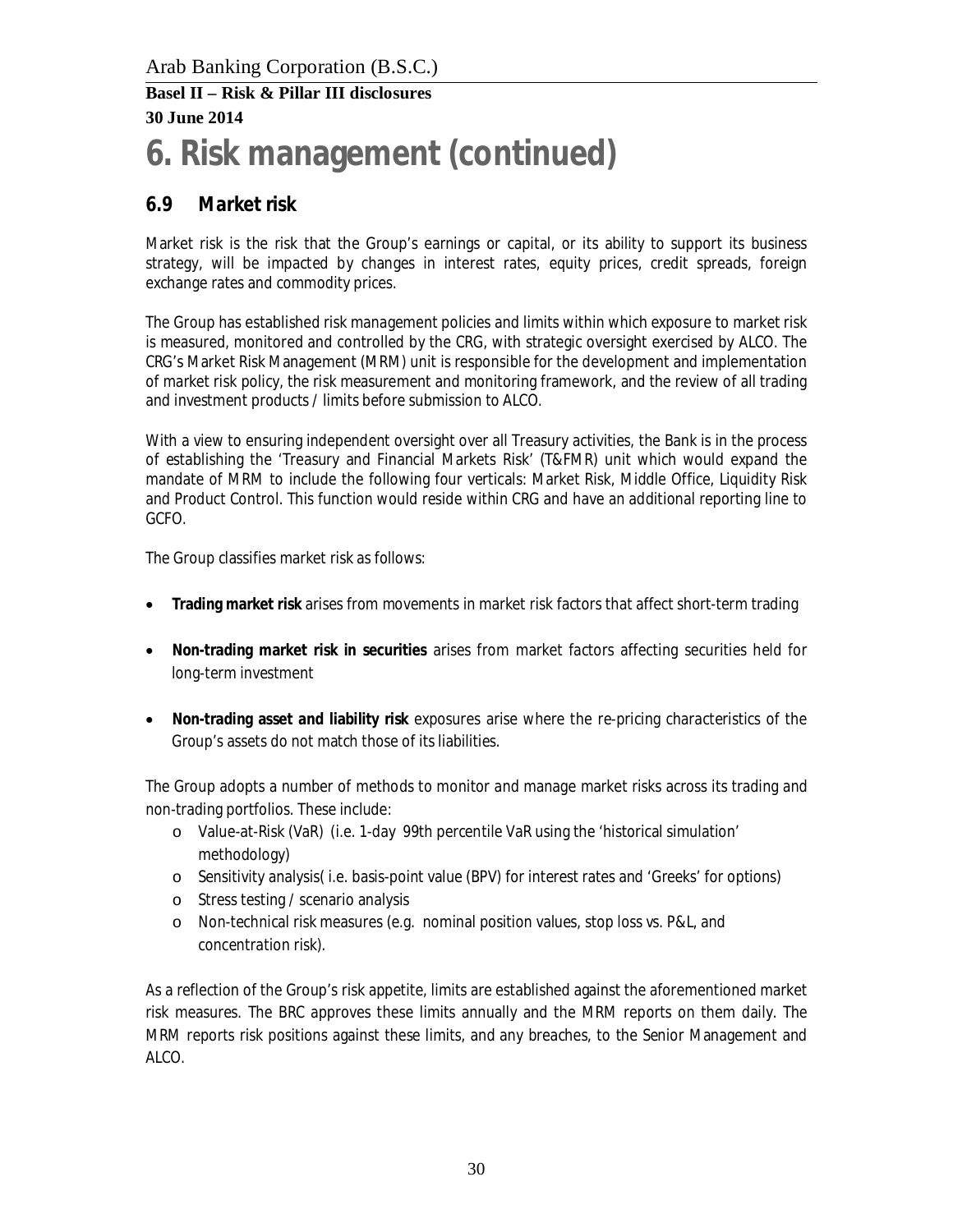## **6. Risk management (continued)**

### **6.9 Market risk (continued)**

#### **Currency rate risk**

The Group's trading book has exposures to foreign exchange risk arising from cash and derivatives trading. Additionally, structural balance sheet positions relating to net investment in foreign subsidiaries expose the Group to foreign exchange risk. These positions are reviewed regularly and an appropriate strategy for managing structural FX risk is established by the ALCO. Group Treasury is responsible for executing the agreed strategy.

#### **Interest rate risk**

The Group trading, investment and banking activities expose it to interest rate risk. The exposure to interest rate risk in the banking book (IRRBB) arises due to mismatches in the re-setting of interest rates of assets and liabilities. The fact that the Group's rate-sensitive assets and liabilities are mostly floating rate helps to mitigate this risk. In order to manage the overall interest rate risk, the Group generally uses matched currency funding and translates fixed-rate instruments to floating rate.

As at 30 June 2014, a 200 basis points parallel shift in interest rates would potentially impact the Group's economic value by \$50 million.

#### **6.10 Business risk**

Business risk represents the earnings volatility inherent in all business activities due to the uncertainty of revenues and costs associated with changes in the economic and competitive environment. Business risk is evaluated through a Business and Strategy Development process. A Risk Budget is developed at the start of each year along with a Business Plan by each unit. Subsequently, the actual quarterly performance is compared with the detailed financial budget, including the historical volatility in earnings, which supports both the decision making and the planning process.

#### **6.11 Equity position risk**

Equity position risk arises from the possibility that changes in the prices of equities or equity indices will affect the future profitability or the fair values of financial instruments. The Group is exposed to equity risk in its trading position and investment portfolio, primarily in its core international and GCC markets.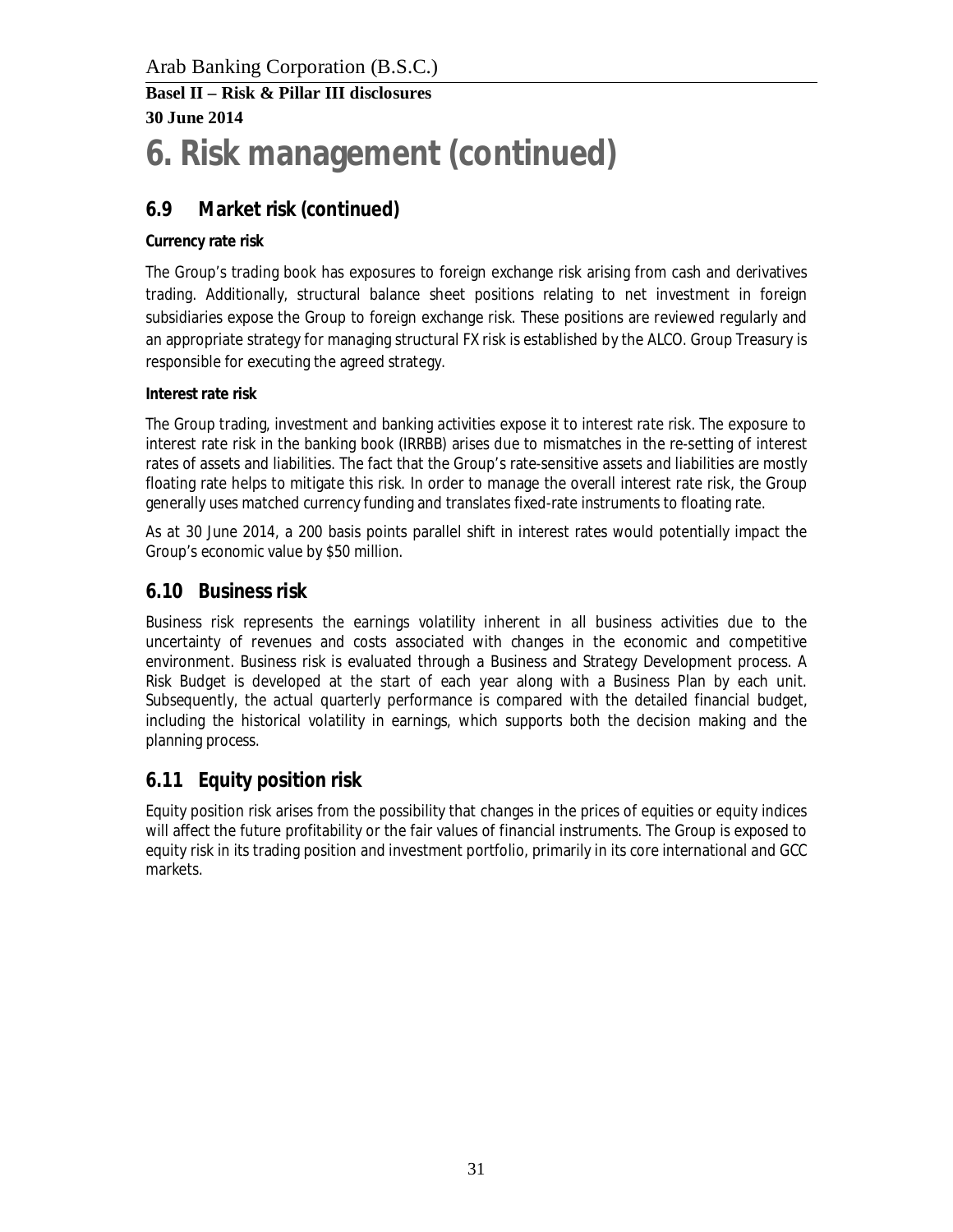Arab Banking Corporation (B.S.C.)

#### **Basel II – Risk & Pillar III disclosures 30 June 2014**

## **6. Risk management (continued)**

### **6.11 Equity position risk (continued)**

**Equity positions in the banking book**

| Quoted equities                     |    |
|-------------------------------------|----|
| Unquoted equities                   | 18 |
|                                     | 35 |
|                                     |    |
|                                     |    |
| Realised gain during the period     |    |
| Unrealised gain as at 30 June 2014* |    |

\*At 30 June 2014, unrealized net gain on equities amounted to US\$ 1 million. 45% of the unrealized gross gain or US\$ 0.6 million was included in Tier 2 capital.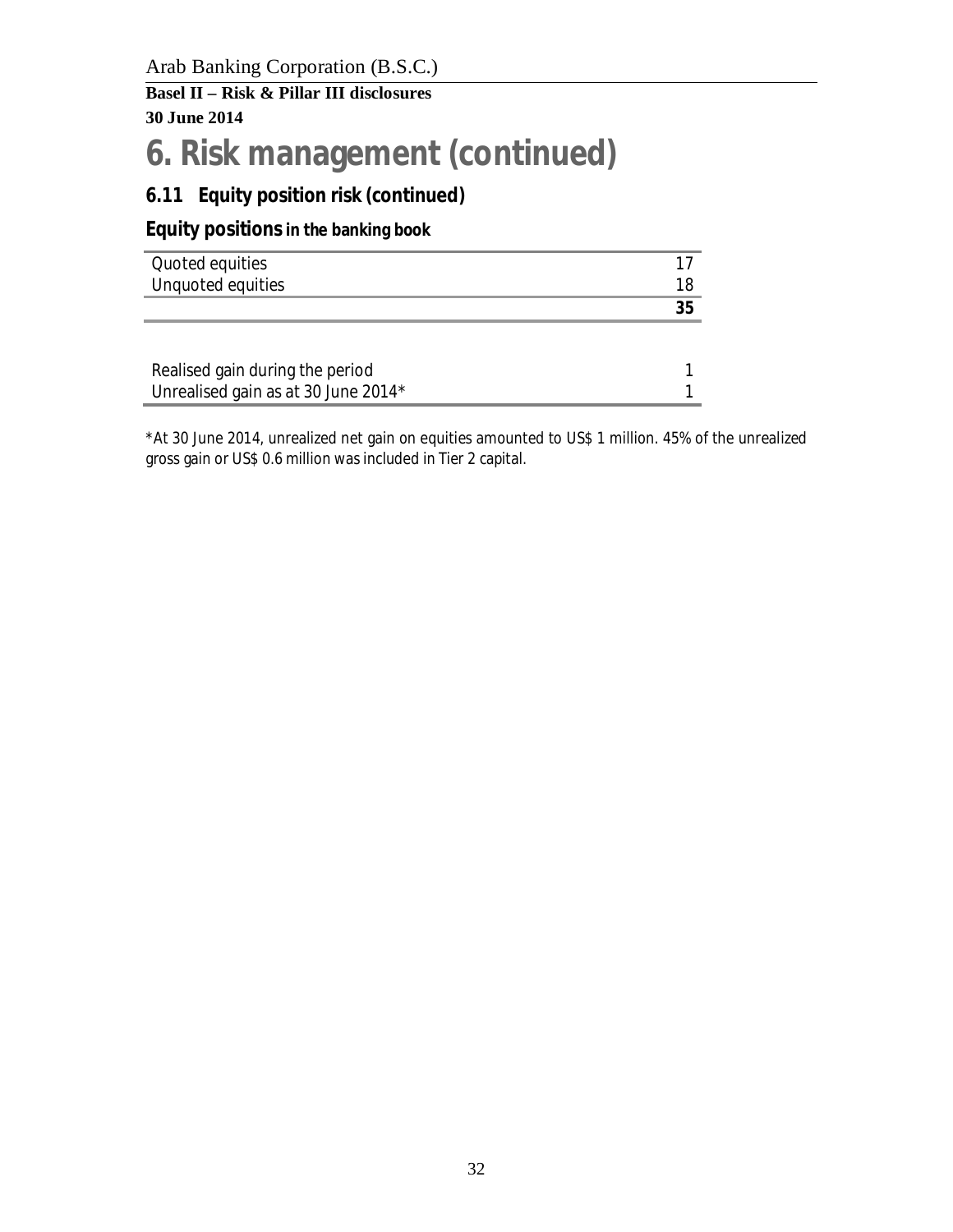## **6. Risk management (continued)**

### **6.12 Liquidity risk**

Liquidity risk is the risk that maturing and encashable assets may not cover cash flow obligations (liabilities). The Group maintains liquid assets at prudent levels to ensure that cash can quickly be made available to honour all its obligations, even under adverse conditions. The Group is generally in a position of excess liquidity, its principal sources of liquidity being its deposit base and inter-bank borrowings.

The Minimum Liquidity Guideline (MLG) is used to manage and monitor liquidity on a daily basis. The MLG represents the minimum number of days the Group can survive the combined outflow of all deposits and contractual draw downs, under normal market conditions.

#### **6.13 Operational risk**

#### **Operational Risk**

Operational risk is the risk of loss resulting from inadequate or failed internal processes, people and systems — or from external events. Operational risk in ABC Group includes legal risk.

Reputational impact, regulatory impact and impact on clients are taken into consideration when assessing the impact of actual, and potential, operational risk events.

The Group applies the 'Standardised Approach' for calculating its Pillar 1 operational risk capital. As at 30 June 2014, the total capital charge in respect of operational risk was USD 194 million.

The Group applies modern, proven methodologies for the qualitative management of its operational and other non-financial risks, adapting them to the Group's size, nature, complexity and risk profile.

The Group-wide framework has to be implemented by all entities that Arab Banking Corporation (B.S.C.) controls directly or indirectly.

The operational risk management framework is being introduced across the Group, following the Operational Risk Committee's rolling two-year 'master plan'. Local operational risk committees implement corresponding plans at the subsidiary levels.

The Group currently employs the following tools for the management of operational risks:

- Internal loss data
- Risk and control self-assessments (bottom-up and top-down)
- Group-wide control standards / control standard self-assessments
- Control environment scans
- Risk scenarios
- Key indicators
- New product approval process.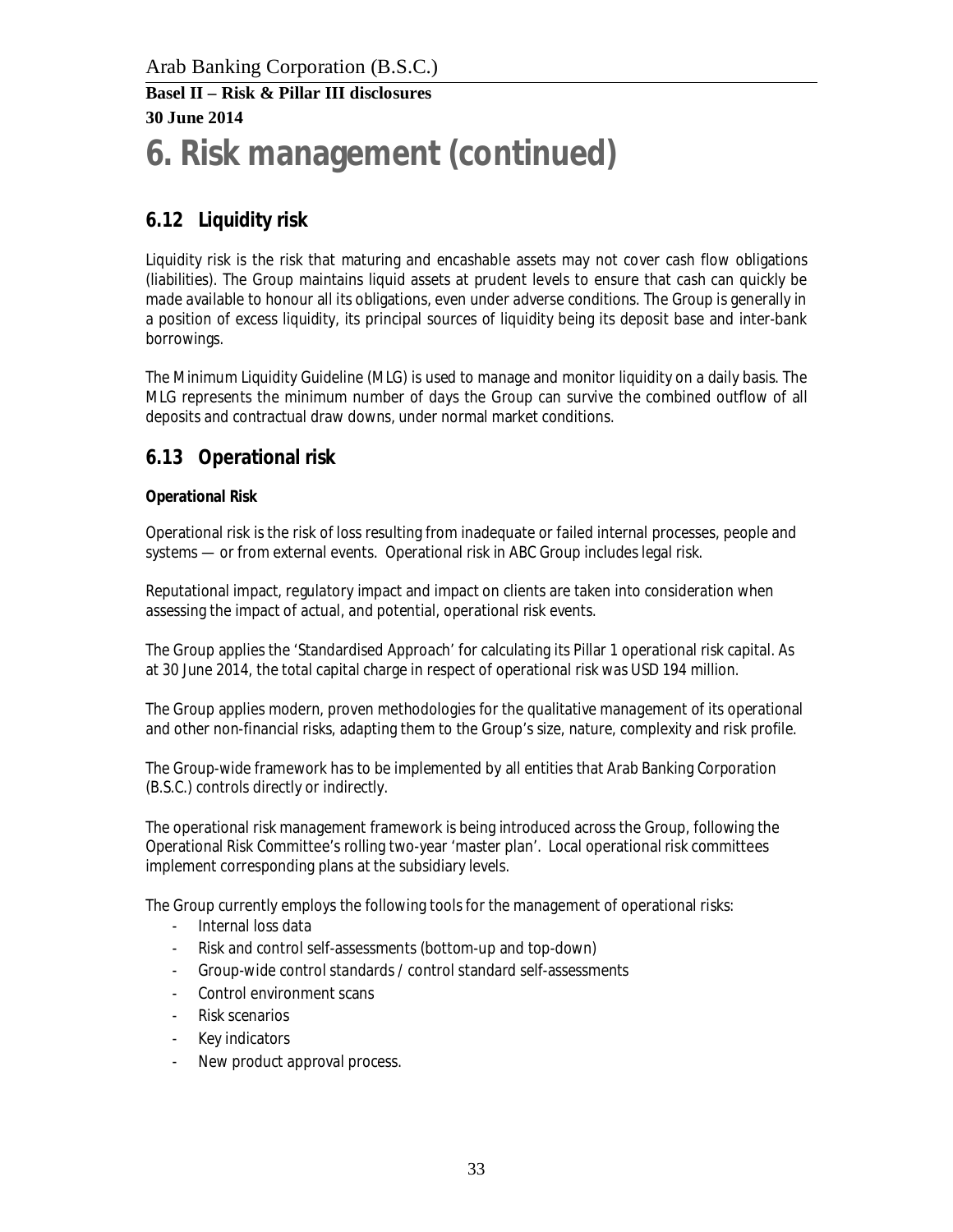## **6. Risk management (continued)**

### **6.13 Operational risk (continued)**

#### **Operational risk tolerance**

The Group uses quantitative and qualitative elements to classify actual and potential operational risks as 'very high', 'high', 'medium', 'low' or 'very low'. A separate escalation procedure requires, among other things, that the Group Chief Credit & Risk Officer be immediately informed of all risk events classified 'very high' or 'high' that have either happened or are likely to happen.

#### **Business Continuity**

The Group has robust business continuity plans – both in order to meet local and international regulatory obligations, and in order to protect the Group's business functions, assets and employees. These plans provide each ABC subsidiary with the necessary guidelines and procedures in case of an emergency. The plans were designed employing best-practice methodology BS25999, as used by most UK and other European financial institutions.

The business continuity plans cover local and regional risk scenarios. To address local disaster events, the Group has established business continuity centres at the geographic location of each business unit. To address a regional disaster scenario affecting Bahrain, the Group has established a licensed branch in the UK, which maintains full operational status and is capable of carrying out the majority of the Group's operational activities. As regards activities relating to marketable securities, brokerage and client-related businesses, the Group has selected its subsidiary in Jordan as a business continuity centre, and obtained the required approval from the Central Bank of Jordan.

The two centres have been stress tested and a minimum of two tests are conducted each year, using live data to ensure that their guidelines and procedures are effective. Continuous updates of these plans are performed annually, to ensure that they are kept up to date with changes in each ABC unit.

#### **6.14 Legal risk**

Examples of legal risk include inadequate documentation, legal and regulatory incapacity, insufficient authority of a counterparty and contract invalidity/unenforceability. Legal Counsel and the Corporate Secretary bear responsibility for identification and management of this risk. They consult with internal and external legal counsels. All major Group subsidiaries have their own in-house legal departments, acting under the guidance of the Legal Counsel, which aims to facilitate the business of the Group by providing proactive, business-oriented and creative advice.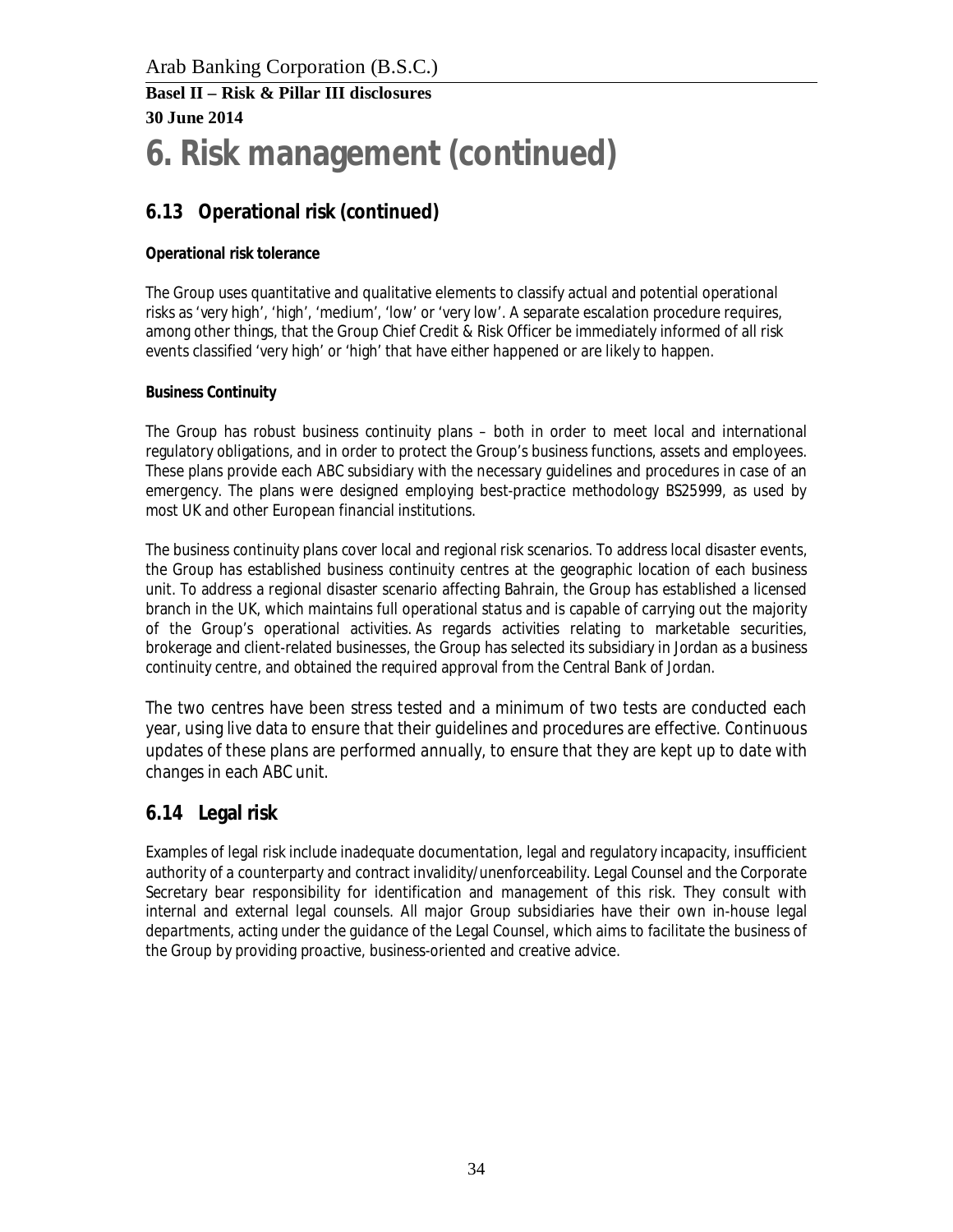## **6. Risk management (continued)**

#### **6.15 Capital management**

**Internal Capital Adequacy Assessment Process (ICAAP)**

The Group aims to maintain an optimum level of capital to enable it to pursue strategies that build long-term shareholder value, while always meeting minimum regulatory ratio requirements. The diagram below illustrates this concept:



Among the key principles driving capital management at the Group are:

- · Adequate capital is maintained as a buffer for unexpected losses to protect stakeholders, i.e. shareholders and depositors.
- · Return on capital is maximised to generate a sustainable return above the cost of capital.

The methodologies for internally estimating capital for the Group's key risks are as follows:

- a. **Credit risk:** Assessed on the basis of Foundation IRB Risk Weights (FIRB). This supports the internal estimation of economic capital per business segment, business unit and aggregated at the Group level. The Group uses stress-testing to review its risk exposure against budgeted levels.
- b. **Market risk:** Computed for both the trading and the banking books per the guidelines provided in Basel II.

VaR measures the worst expected loss over a given timeframe, under normal market conditions and at a given confidence interval. It provides an aggregate view of the portfolio's risk that accounts for leverage, correlations and current positions. The Group uses the Historical Simulation Approach to measure VaR. The key model assumptions for the trading portfolio are:

- · 2-year historical simulation
- · 1-day VaR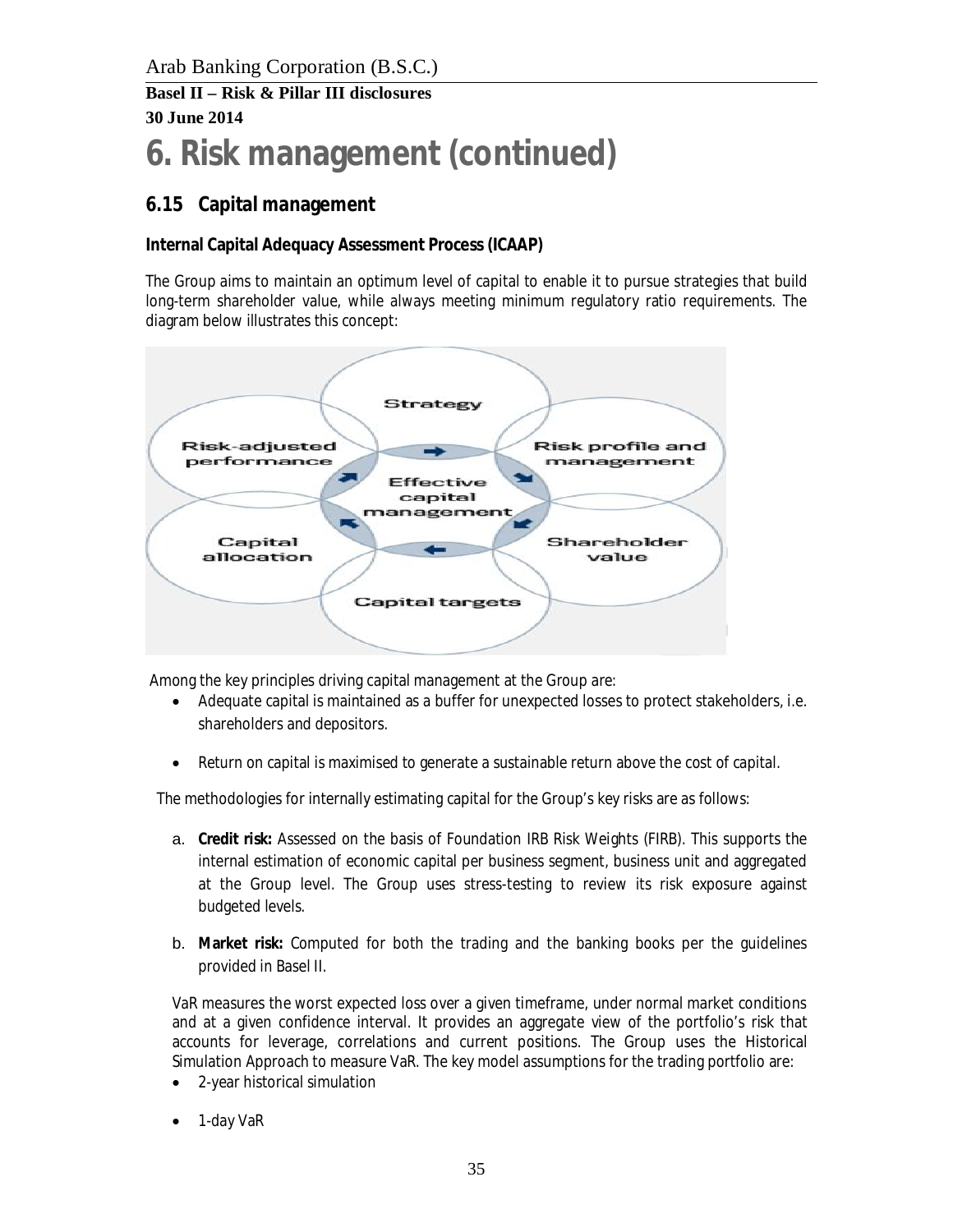## **6. Risk management (continued)**

#### **6.15 Capital management (continued)**

• 99% (one tail) confidence interval

The historical simulation method provides a full valuation going back in time, such as over the last 500 days, by applying current weights to a time series of historical returns. The Group uses the stress-testing methodology to review its exposures against historical and Group-specific extreme scenarios.

- **c. Operational risk:** Applied on the Standardised Approach basis.
- **d.** Other risks such as liquidity, strategic and reputational risks are currently captured providing a capital buffer.

#### **Supervisory review and evaluation process (SERP)**

The CBB is the lead regulator for the Group, and sets and monitors capital requirements on both a consolidated and an unconsolidated basis. Individual banking subsidiaries are regulated directly by their local banking supervisors, who set and monitor their capital adequacy requirements.

The CBB requires each Bahrain-based bank or banking group to maintain a minimum ratio of total capital to risk-weighted assets of 12%, taking into account both on- and off-balance sheet transactions. However, under the SERP guidelines the CBB would also make an individual risk assessment of all banks and, instead of applying a standard minimum capital adequacy requirement, the supervisor may allow a lower capital adequacy ratio in excess of 8% for a bank with sound risk management capabilities.

The CBB initiated this assessment process in first quarter of 2008. The Group's capital management strategy is currently to maintain a buffer over the 12% minimum regulatory capital requirement to account for liquidity, concentration, reputation, strategic, country and other risks while enhancing its risk management and risk control infrastructure. This would ultimately allow the Group to achieve a successful assessment and pursue possible lower capital requirements from the CBB. At the same time, senior management strongly believes in the economic value of capital, and is committed to maximising intrinsic value for all stakeholders.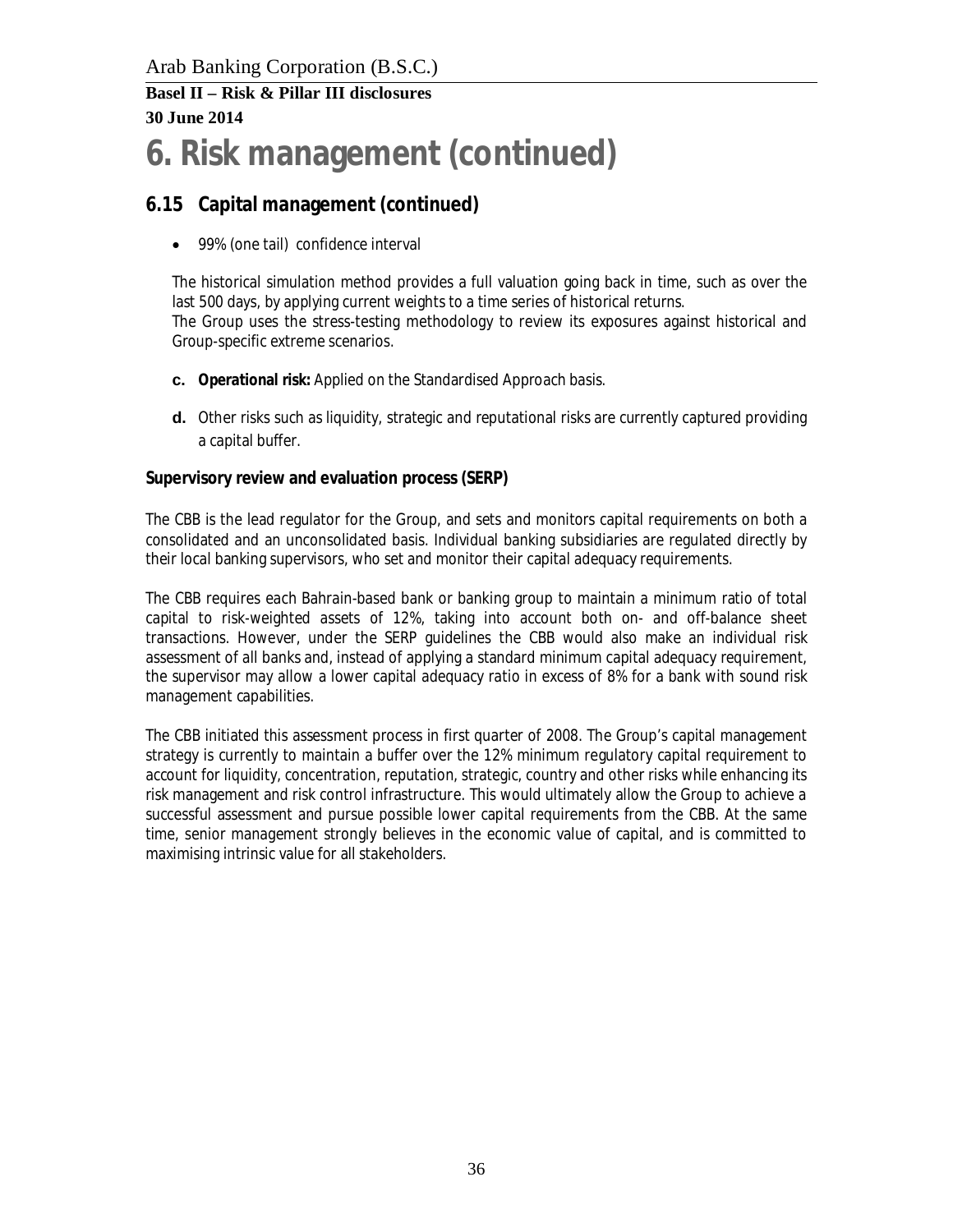# **7. Other disclosures**

### **7.1 Related party transactions**

Related parties represent associated companies, major shareholders, directors and key management personnel of the Group and entities controlled, jointly controlled or significantly influenced by such parties. Pricing policies and terms of these transactions are approved by the Group's senior management, and are based on arm's length rationale.

a. Exposures to related parties

| US\$ million                            |      |
|-----------------------------------------|------|
| Claims on shareholders *                | -391 |
| Claims on directors & senior management |      |
| Claims on staff                         | -26. |

\* Unfunded exposures after applying ccf.

b. Liabilities to related parties

| US\$ million       |       |
|--------------------|-------|
| Connected deposits | 4.754 |

The Interest expense in respect of connected deposits is US\$ 27 million.

### **7.2 Ageing analysis of all impaired loans and securities**

In accordance with the guidelines issued by the CBB, credit facilities are placed on non-accrual status and interest suspended when either principal or interest is overdue by 90 days, whereupon interest credited to income is reversed. Following an assessment of impairment, specific provision is established if there is objective evidence that a credit facility is impaired, as detailed in section 6.8.

An ageing analysis of all impaired loans and securities on non-accrual basis, together with their related provisions is as follows: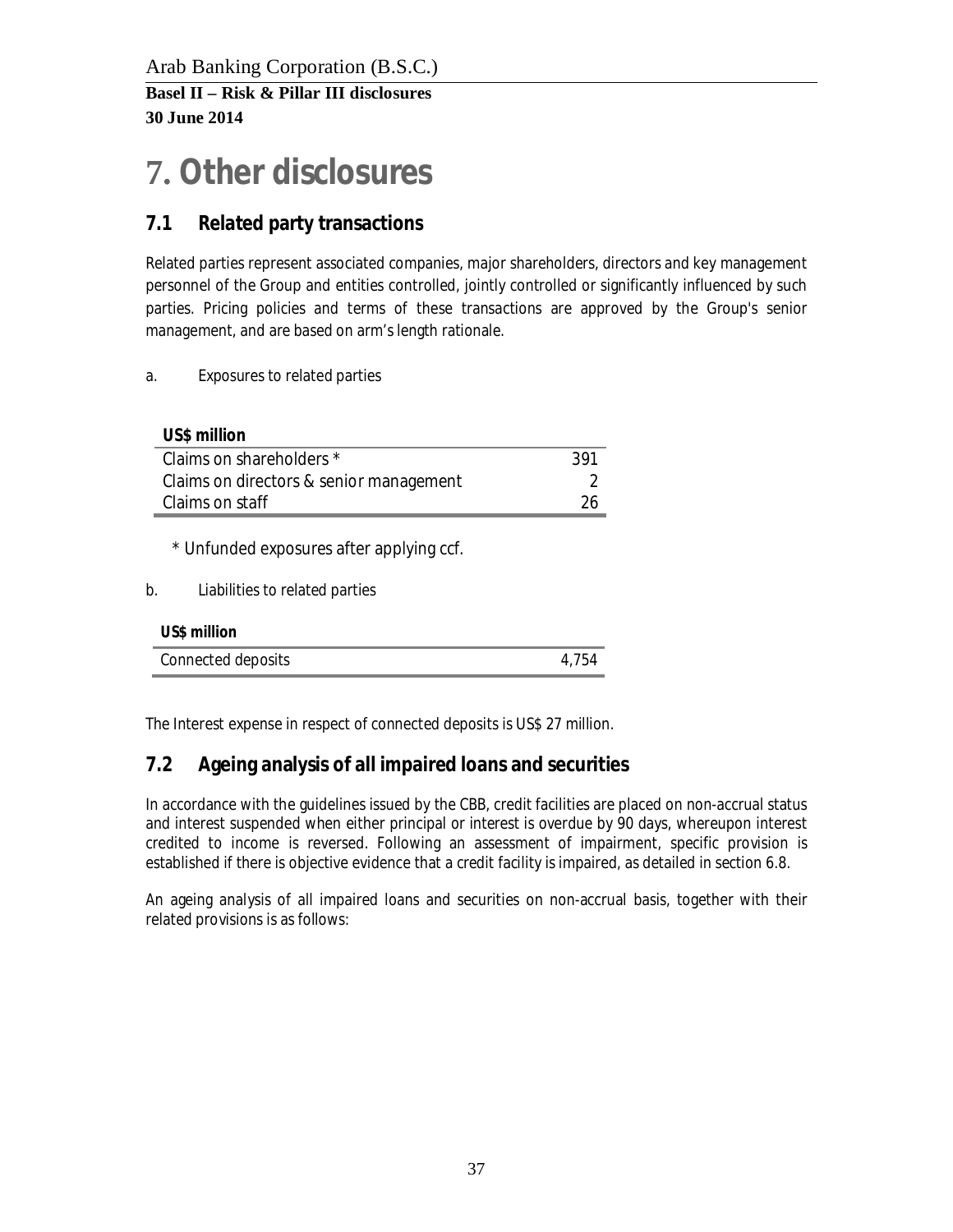# **7. Other disclosures (continued)**

#### **Loans**

| US\$ million       | Principal | Provisions | Net book<br>value |
|--------------------|-----------|------------|-------------------|
| Less than 3 months | 52        | 21         | 31                |
| 3 months to 1 year | 52        | 45         |                   |
| 1 to 3 years       | 62        | 40         | 22                |
| Over 3 years       | 228       | 224        |                   |
|                    | 394       | 330        |                   |

#### **a. Net Book Value – By Geographical Area**

|                | Less than 3              | 3 months  | $1$ to $3$ | Over 3 |       |
|----------------|--------------------------|-----------|------------|--------|-------|
| US\$ million   | months                   | to 1 year | years      | years  | Total |
| North America  | $\overline{\phantom{a}}$ |           |            |        |       |
| Western Europe |                          |           |            |        |       |
| Arab World     | h                        | h         | 15         |        | 30    |
| Asia           |                          |           |            |        |       |
| Latin America  | 25                       |           |            |        | 26    |
|                | 31                       |           | 22         |        | 64    |

#### **b. Net Book Value – By Industrial Sector**

| US\$ million                              | Less than 3<br>months | 3 months<br>to 1 year | $1$ to $3$<br>years | Over <sub>3</sub><br>years | Total             |
|-------------------------------------------|-----------------------|-----------------------|---------------------|----------------------------|-------------------|
| Manufacturing                             | 10                    |                       |                     |                            | 18                |
| Mining and quarrying                      |                       |                       | 3                   |                            | 3                 |
| Construction                              | 13                    |                       |                     |                            | 14                |
| Financial                                 |                       |                       |                     |                            | 2                 |
| Trade                                     |                       |                       |                     |                            |                   |
| Personal / consumer finance               | 3                     |                       |                     |                            | 4                 |
| Technology, media &<br>telecommunications |                       | 4                     |                     |                            | 5                 |
| Transport                                 |                       |                       | 10                  | 2                          | $12 \overline{ }$ |
| Other sectors                             | 4                     |                       | 1                   |                            | 5                 |
|                                           | 31                    | 7                     | 22                  | 4                          | 64                |